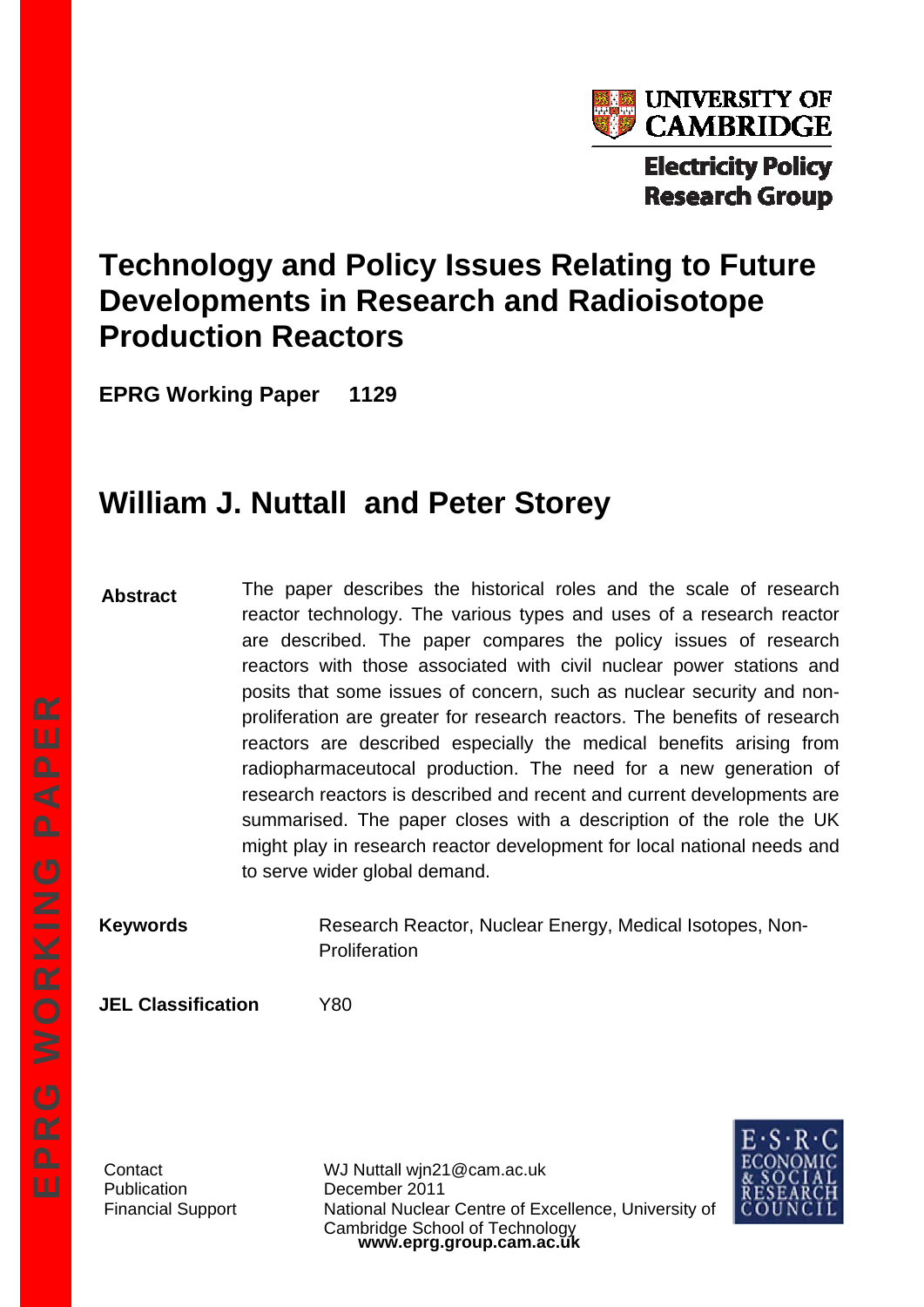# Technology and Policy Issues Relating to Future Developments in Research and Radioisotope Production Reactors

# William J Nuttall<sup>1</sup> and Peter Storey<sup>2</sup>

8 December 2011

# **1. Introduction**

According to the World Nuclear Association approximately 250 research reactors are operating in 56 countries<sup>1</sup>. This compares with 440 nuclear power stations in 29 countries. As shown in figure 1, the geographical distribution of research reactors extends very widely. The spread is wider than for nuclear power generation. Arguably the historical role of research reactors in nuclear weapons proliferation has been more troubling than that of reactors for civil power generation. Lesser security concerns, such as radiological terrorism, are also a concern. Despite such issues research reactors remain vital for science and engineering and for medical isotope production.



**Figure 1. Global distribution of research reactors. Note presence in Central Africa, South East Asia and Australasia – i.e. regions where no nuclear power plants currently operate<sup>2</sup> (Image: IAEA)** 

| <b>CONTINENT</b>     | <b>COUNTRIES</b>                | <b>NUMBER OF RESEARCH</b> |
|----------------------|---------------------------------|---------------------------|
|                      |                                 | <b>REACTORS WITH HEU</b>  |
| North America        | USA, Canada, Jamaica            | 16                        |
| South America        | Argentina, Chile, Mexico        |                           |
| Europe               | Austria, Belgium, Czech Rep.,   | 66                        |
|                      | France, Germany, Greece, Italy, |                           |
|                      | Netherlands, Poland, Portugal,  |                           |
|                      | Rumania, Russia, Sweden,        |                           |
|                      | Switzerland, Serbia, UK         |                           |
| Africa               | <b>Ghana</b>                    |                           |
| Asia and Australasia | China, Israel, India, Iran,     | 20                        |

<sup>1</sup> Judge Business School, University of Cambridge, Trumpington Street, Cambridge, CB2 1AG UK 2 Dalton Nuclear Institute, The University of Manchester, Pariser Building - G Floor

l

Sackville Street, Manchester, M13 9PL UK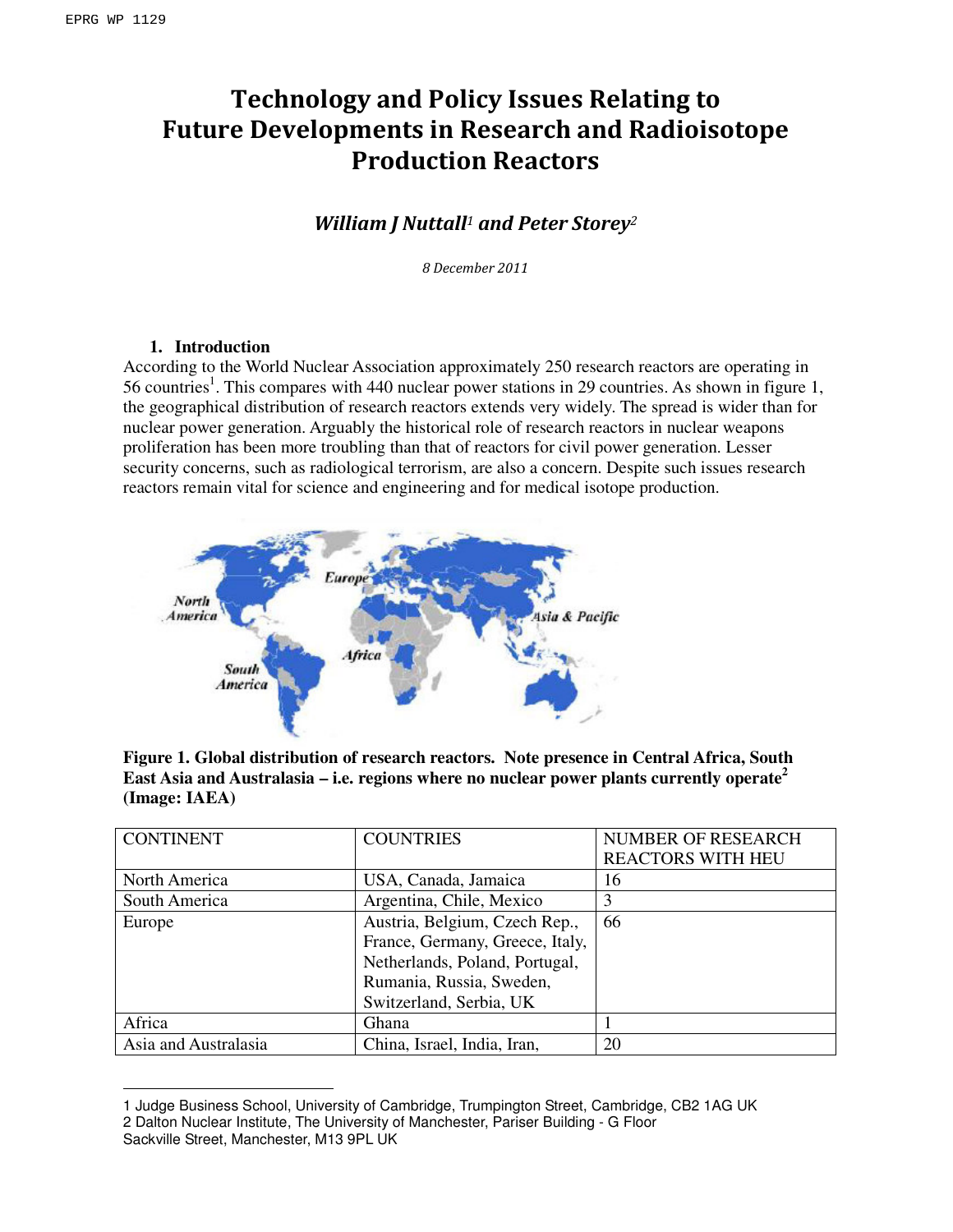| Japan, North Korea,<br>Kazakhstan, Pakistan, Syria, |  |
|-----------------------------------------------------|--|
| Taiwan                                              |  |

#### **Table 1. Global distribution of research reactors fuelled with High Enriched Uranium (HEU)**

Figure 2 illustrates the balance between historical research reactors, current capacity and future plans. This figure can give the impression that research reactors represent an endeavour in decline. While it is true that during the period 1985 to 2005 numerous research reactors were closed, the recent trend indicates a resurgence of interest with a growing number of new projects under construction.



# History of 655 Research Reactors Worldwide

# **Figure 2. Research Reactors Past and Present<sup>3</sup>**

Figure 3 shows that from among the totality of research reactors, and with the exception of those rated below 90kW, the balance of enthusiasm for large versus small facilities remains largely unchanged. It would be expected that closures would have been more prevalent among the smaller facilities, but this appears not to be the case.

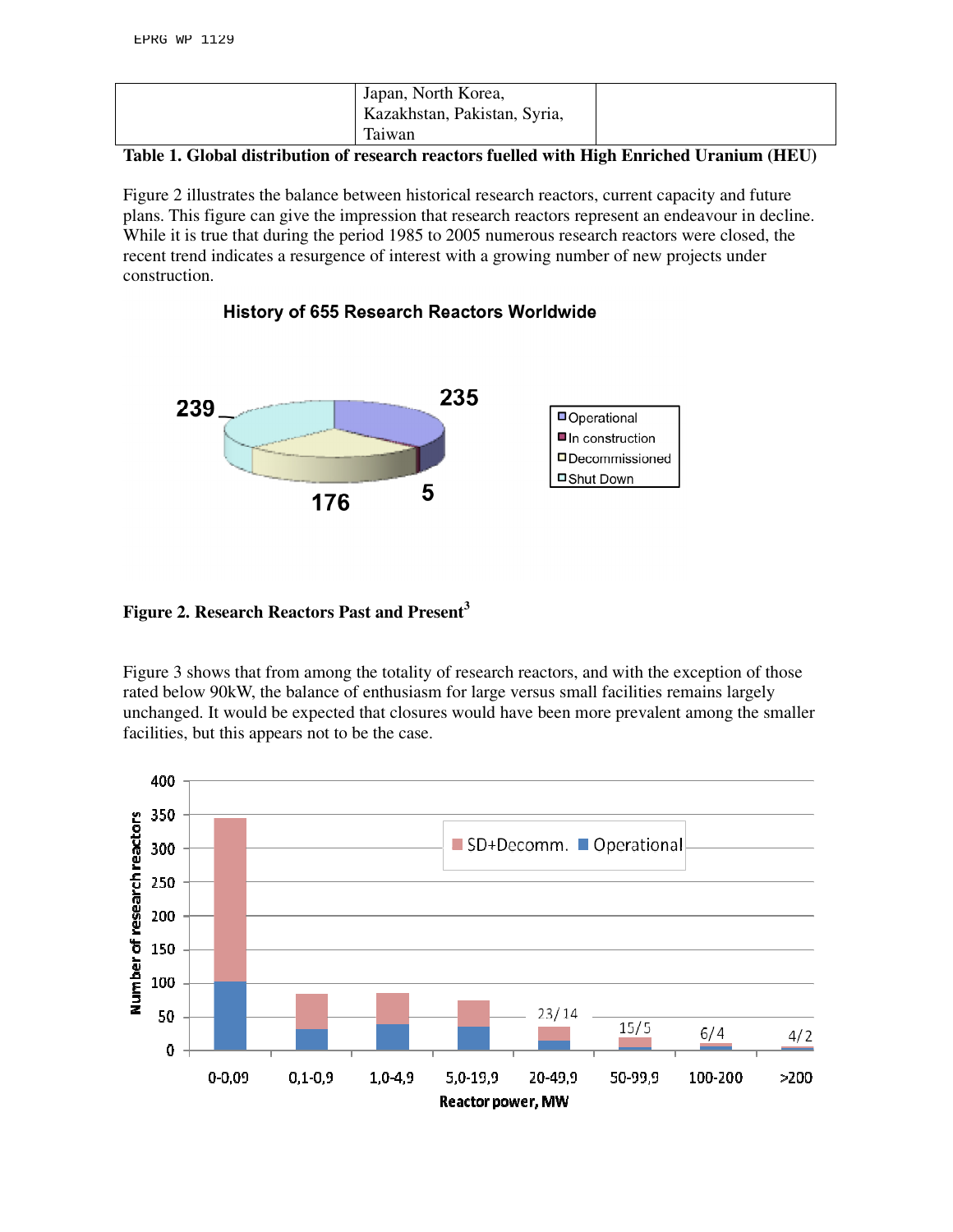# **Figure 3. Breakdown of Research Reactor Status by Reactor Size (Source: as figure 2).**

The shift in the UK from a Government funded nuclear power programme to a privately funded new build programme and the general liberalization of energy markets means that the requirements for a new research reactor is driven predominantly from commercial considerations, although there may be drivers coming from the defence sector as well. Currently, it is difficult to conceive the situation where the Government would put any funding into civil nuclear reactor technology. However, longer term strategies on material management but especially around spent fuel and plutonium stocks may change the policy drivers as the Government realizes that its policy aspirations may not be realized through commercial drivers alone. In the past the justification to Government for funding research reactors had been developed and largely driven by government funded organizations such as the CEGB and UKAEA in pursuance of a power reactor programme. This was especially true in the experimental designs that were built as the UK developed its nuclear power programme through the Magnox and AGR designs. However the present privately funded nuclear industry that will build and operate the new fleet of reactors is unlikely to recognize the strategic relevance for a new UK research reactor that would support national needs to support the power, health and defence programmes. Therefore there is a policy vacuum around any long term investment where the Government has declared that it will not fund "nuclear" and where the industry will only fund what is necessary for commercial success and to safely and securely operate their nuclear plants. Steps are currently underway through the Energy Research Partnership (ERP) Nuclear Roadmap Study to provide advice to Government on future nuclear energy options and necessary investment in nuclear facilities, research and development and skills development. At the time of writing the ERP Roadmap is not yet published<sup>4</sup>.

At this point it is appropriate to declare that this paper seeks to frame a set of policy issues relating to present and future research reactors. Future developments can, and should, only progress if they pass market tests grounded in project finance and broader economic considerations. It is not the intention of the authors to apply such tests in this paper, but it is important to note that they will lie ahead.

# **2. What do we mean by the term 'research reactor'?**

The analytical and research capabilities of a research reactor are determined primarily by the available thermal neutron flux. Research reactors are categorized as low flux, medium flux and high flux according to the following levels of thermal neutron flux:

- Low flux reactor < 1 x 10 (power 12) neutrons/cm<sup>2</sup>/s
- Medium flux  $> 1 \times 10$  (power 12) and  $< 1 \times 10$  (power 14) neutrons/cm<sup>2</sup>/s
- High flux > 1 x 10 (power 14) neutrons/cm<sup>2</sup>/s

In this paper we use the term 'research reactor' to include:

- Small low flux and low power facilities (e.g. CONSORT, UK)
- High Flux Reactor (pool) for in-core irradiation (e.g. HFR Petten, NL)
- High Flux Reactor with neutron beam capacity (e.g. ILL, FR)
- Materials Test Reactors, perhaps with large component test capability (e.g. Jules Horowitz Reactor, FR now under development)
- Fast spectrum research reactor (No current EU capability)

Our use of the term 'research reactor' may include ultra-low-power fission assemblies/piles but does not include:

• Accelerator-driven subcritical systems (e.g. former UK boosted target station at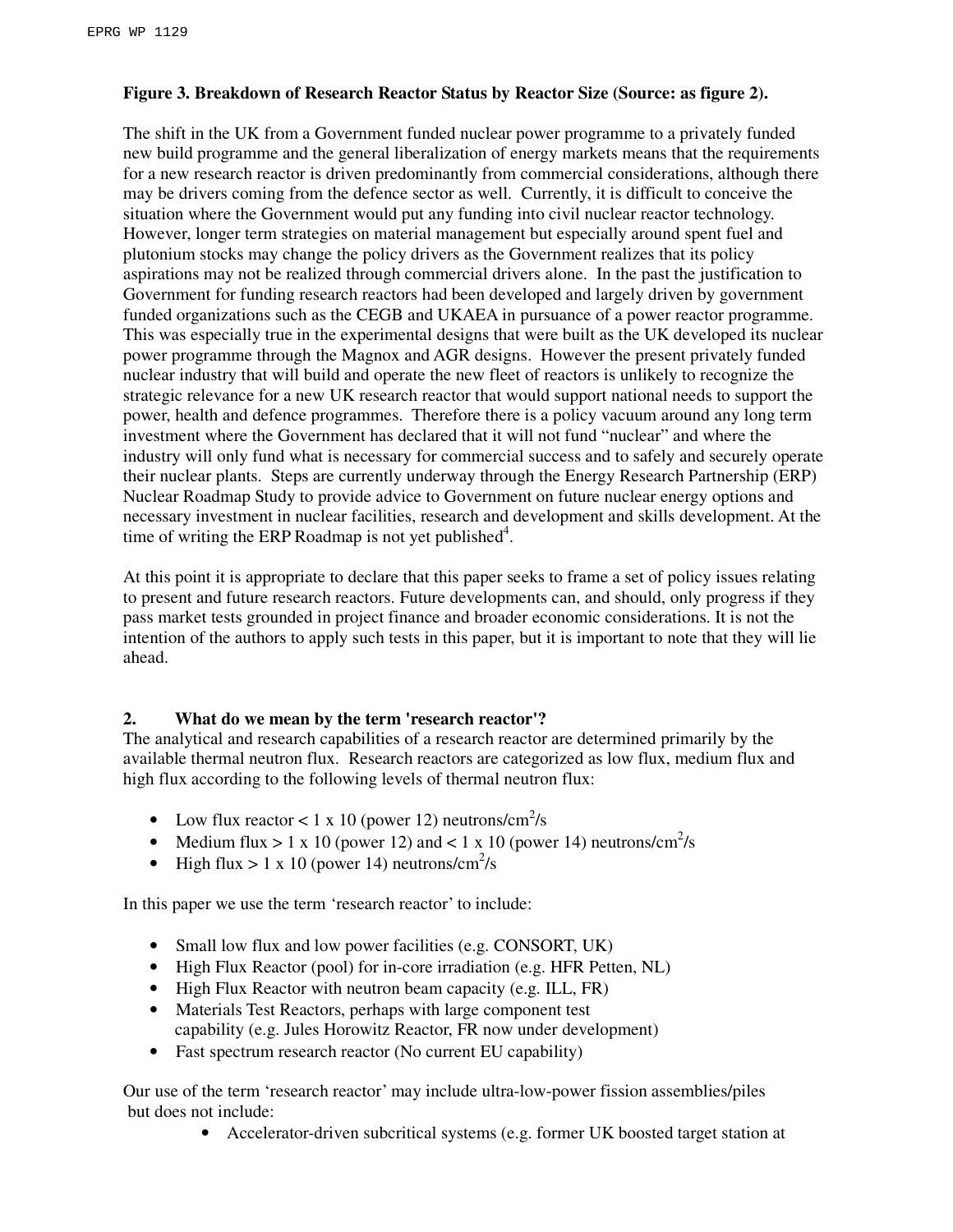AERE Harwell, known as 'Helios')

• or Fusion facilities (e.g. JET, Culham Centre for Fusion Energy, UK)

There is a far wider variety of designs for research reactor than there is of designs deployed for nuclear power generation. The leading (i.e. most numerous) types of research reactor were developed by individual countries and then deployed internationally whereas power reactors were developed by a limited number of countries and so the variation in designs was less. Some series of research reactors have been operated in a number of countries. The TRIGA type Pool Reactors which were designed in the USA continue to be operated in many countries around the world In Canada the SLOWPOKE heavy water reactors was to be followed by the MAPLE series of reactors but this design had serious technical deficiencies, in particular an unexpectedly positive power coefficient of reactivity<sup>5</sup>. In the UK the development of heavy water and graphite reactor technology led to the DIDO Class of reactors. All such reactors built worldwide are now closeddown.

Many research reactors such as ILL in Grenoble, France are completely unique designs. Each type of reactor will have been designed with a particular purpose or purposes in mind but often has the capability to undertake a wider range of tasks. A research reactor will be utilized predominantly in one or more of the following ways:

- Isotope production as used in medicine, industry and research
- Neutron scattering examining the deep structure of materials
- Neutron radiography archaeology, biology, aeronautics, car industry and materials studies
- Materials and fuel irradiation for nuclear energy issues of fuel ageing, optimization and testing and material needs for future reactors (fission and fusion)
- Transmutation materials for the electronics industry (e.g. semiconductor doping)
- Teaching and training biology, physics and nuclear engineering (including training nuclear operators)
- Neutron Activation Analysis qualitative and quantitative techniques for trace elements
- Geochronology dating small quantities of minerals
- Boron Capture Therapy cancer treatment by loading tumour with Boron and irradiating

The most common type of research reactor is the 'Pool' reactor including the more actively cooled 'tank reactor' concept. One prominent example of a pool reactor design is the 'TRIGA' reactor, with its pulsed capability, designed by General Atomics from 1956. Roughly 70 TRIGA reactors are in operation around the world and much impetus was given to the programme by US President Eisenhower and his 1953 'Atoms for Peace' initiative. The TRIGA design was developed with safety and ease of use in mind. It was recognized that the reactor would be used by early-career individuals, including university students. While the TRIGA design continues to be extremely safe when assessed in conventional (i.e. accident-based) terms, there is a certain irony that the wave of TRIGA reactor exports prompted by the Atoms for Peace programme positively encouraged the global civil use of Highly Enriched Uranium (HEU) which has caused so much policy concern in recent decades<sup>6</sup>. These issues will be considered further later in this paper.

# **3. Risks Associated With Research Reactors**

The security of activities associated with nuclear energy is a complex matter involving several concerns and expert competencies. There are narrowly technical concerns for instance relating to special nuclear materials (as termed by the US Nuclear Regulatory Commission). Of greatest concern are the fissile isotopes Pu-239, U-235 and U-233. There are also concerns beyond the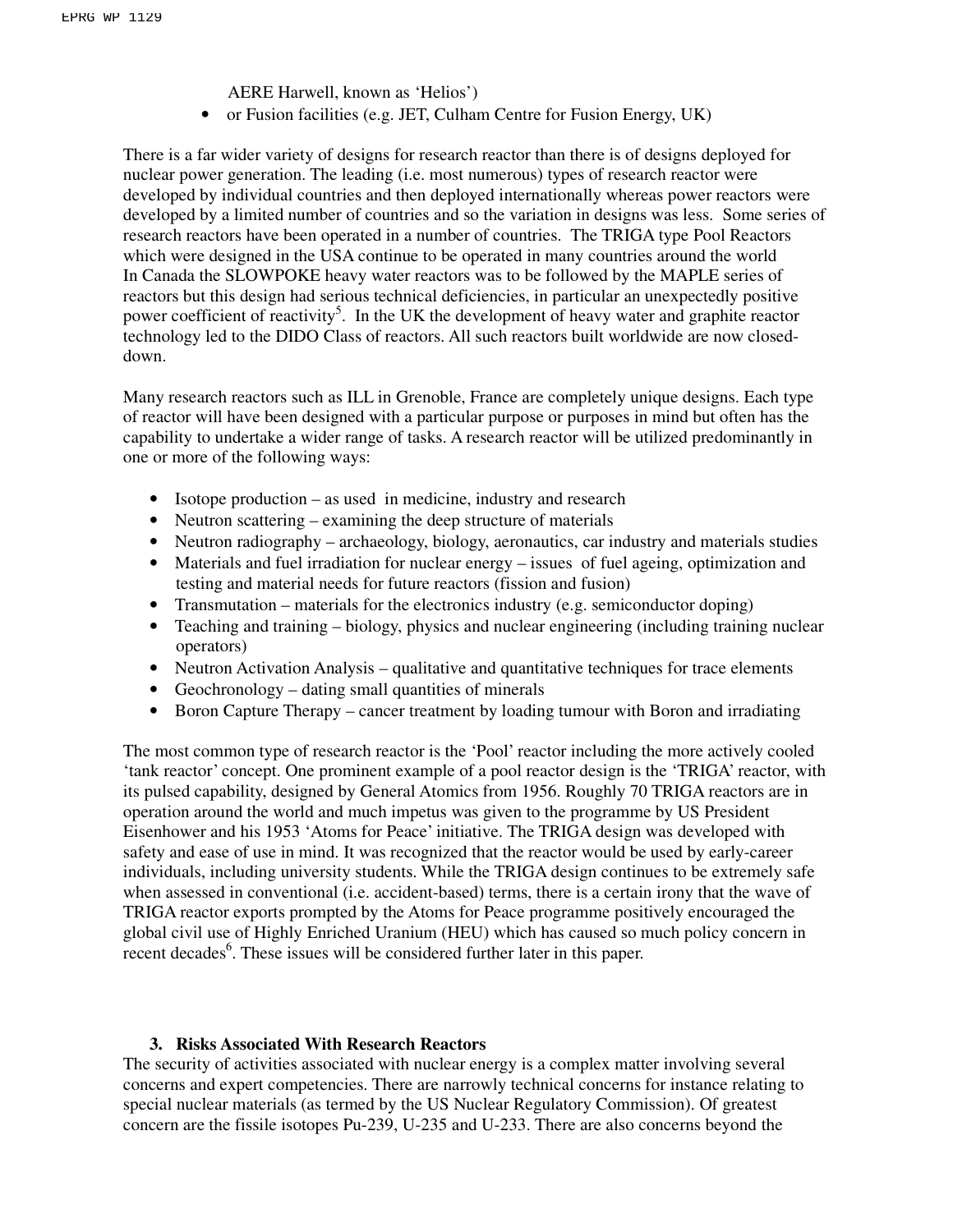nuclear materials themselves. The US-initiated International Framework for Nuclear Energy Cooperation (formerly 'GNEP') has strengthened thinking concerning 'safeguards by design'. In this framework security concerns are included from the outset in the design and operational plans for nuclear facilities. Finally there is the domain of international law and treaty-based international organizations. Globally the International Atomic Energy Agency, a UN body, plays a leading role in establishing norms and rules for nuclear development. Smaller groupings of leading countries, such as the G-8, or regionally, such as Euratom, also play a constructive role. Together best practice in materials handling, facility design and operation, and legal constraints and inspection can provide an enhanced nuclear security framework for the operation of civil research reactors. Noting the breadth of the issues this paper will give emphasis to those issues most directly related to materials of concern. Less attention will be given to important issues in, for instance, facility design or international law.

# **3.1 Nuclear Weapons Proliferation Prevention**

All signatories arguably have the right to develop and operate facilities akin to the civil facilities previously developed and operated by the 'P5' nuclear weapon states occupying permanent seats and with veto power on the United Nations Security Council.

Article 4 of the Nuclear Non-Proliferation Treaty (1970) states:

*"Nothing in this Treaty shall be interpreted as affecting the inalienable right of all the Parties to the Treaty to develop research, production and use of nuclear energy for peaceful purposes without discrimination and in conformity with Articles I and II of this Treaty.*"*<sup>7</sup>*

The US has long sought to eliminate Highly Enriched Uranium (HEU) (i.e. uranium enriched to more than 20% U-235) and separated plutonium from all civil nuclear operations. Furthermore George Bunn and colleagues from Stanford University have suggested that research reactors could present a more serious security risk than power reactors. We shall consider these themes further but reasons given by Bunn et al. include:

- Many of the fuel elements could have only modest burn-up and weak radiation fields
- Physically smaller and more easily handled fuel assemblies than power reactors
- Research reactors often located close to population centres
- In some cases research reactor site security weaker than at nuclear power plants
- Intermittent operations with only 'skeleton' staffing during shutdowns
- Some research reactors have been subject to many years of resource constraints

Recent upgrades to security in the UK reflect the significant improvements to research reactor site security in OECD countries.

In recent years there has been much international debate concerning the limits to the phrase in the Non-Proliferation Treaty '*nuclear energy for peaceful purposes'.* Much of this discussion has focused on whether non-weapon states party to the treaty should be permitted to develop unrestrained civil fuel cycle capacity (e.g. fuel enrichment or reprocessing). In a paper for the 2005 NPT Review Conference the Islamic Republic of Iran argued: '*Neither the NPT negotiations nor the text of the Treaty even slightly imply any limit on any specific field of nuclear technology, including the enrichment and fuel cycle fields.'<sup>8</sup>* 

Given the long-standing use of highly enriched uranium in civilian research reactors, and given the Non Proliferation Treaty's protection of all treaty states' rights to develop research, production and use of nuclear energy for peaceful purposes without discrimination, there is a risk of looming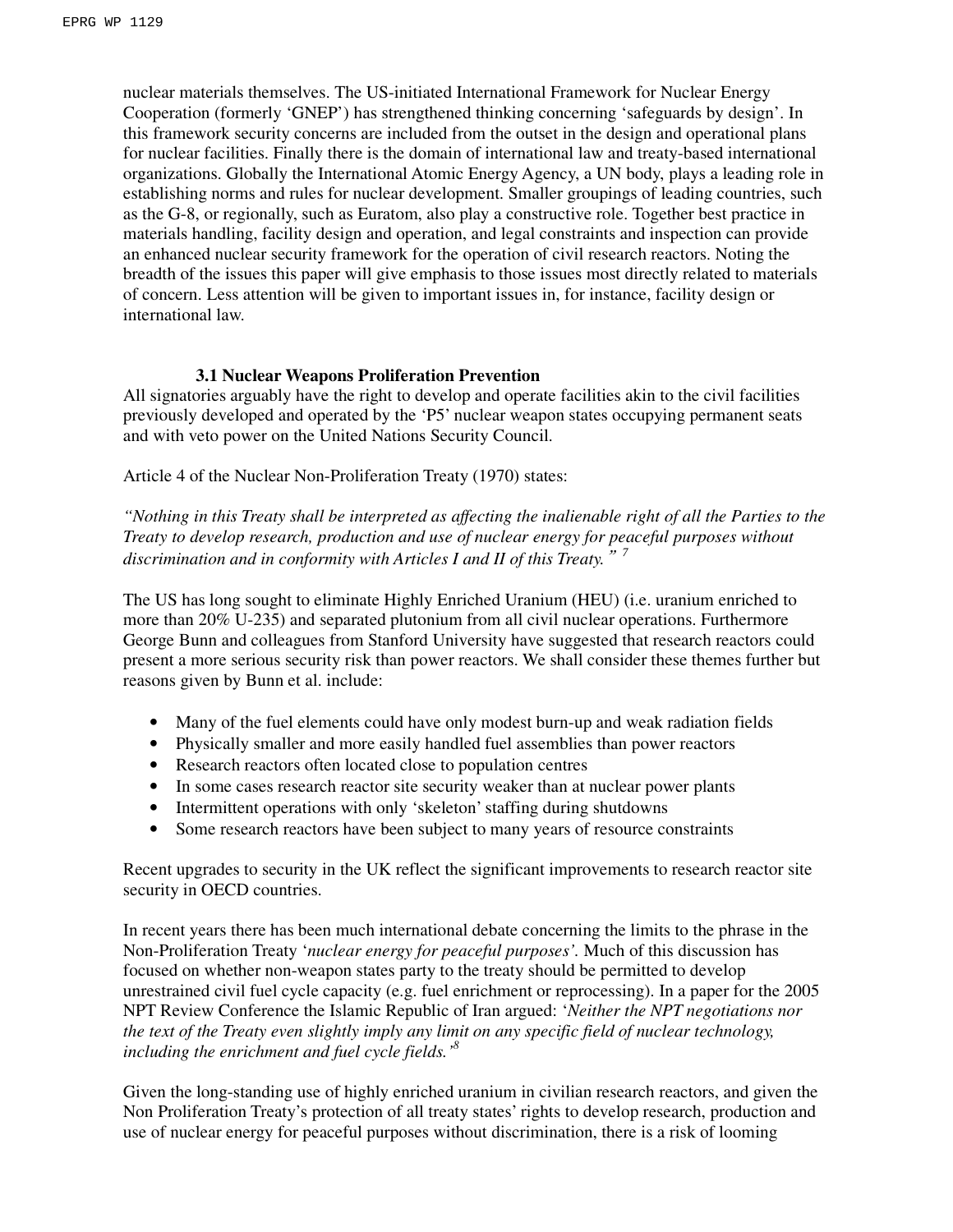disputes concerning research reactors. Just as there has been much good effort to strengthen the international non-proliferation regime to eliminate the need for emergent nuclear nations to engage in sensitive fuel cycle activities, there should also be a new international consensus as to what activities are permitted, and encouraged, concerning research reactor capability. One approach would be for all states to agree that the development of peaceful nuclear energy has no need for highly enriched uranium fuelled research reactors and all countries should move to a position where HEU is eliminated from research reactor development and operation. Such thinking lies behind the US led Reduced Enrichment for Research and Test Reactors (RERTR) programme<sup>9</sup>.

#### **3.2 Risks to, and Arising from, Commercial Use**

#### 3.2.1 Isotope Production

The Halden Reactor Programme in Norway and other similar centres have provided a focus for nuclear science within Europe and although many of the research reactors are ageing, there are new reactors either being built (e.g. JHR) or being planned (e.g. PALLAS) to replace those planned for closure. However there is a need for alternative routes for isotope production especially for medical purposes. The production of Mo-99 to produce Tc-99m for medical diagnosis requires a high flux reactor with innovative targets such as the Maple reactors in Canada.

The demand for medical isotopes across the world has for some time been under great pressure as the demand continues to increase, but supply is dogged by a general shortage of suitable research reactors. The use of Mo-99 to produce Tc-99m which is the workhorse of nuclear medicine illustrates this. There are more than 30 million patients worldwide that are diagnosed using Tc-99 and this isotope is produced predominantly from 5 research reactors, NRU (Canada), HFR (Netherlands), BR2 (Belgium), OSIRIS (France) and SAFARI (South Africa). In 2010 NRU and HFR were off line under repair for some time and since these two reactors alone are responsible for 70% of Mo-99 production the consequence was that the production of this isotope fell well below the demand with negative consequences for cancer treatments. These two reactors are close to 50 years of age and the clinical demand for the production of this isotope is predicted to remain strong for decades to come so there is a need for new research reactors that can replace and enhance capacity worldwide as old reactors close.

The use of HEU with its higher neutron flux in the production of this isotope speeds up rate at which isotopes can be produced and this is important in the consequential creation of Tc-99m that has a half-life of six hours. Given the very short half-life of the diagnostic isotope Tc-99m the commercial supply of this radio-isotope is via the use of Tc-99m generators based on molybdenum-99. Molybdenum-99 has a half-life of 2.75 days which is sufficiently short to ensure effective Tc-99m generation, but also places severe time pressure on the supply chain from reactor to clinical use.

HEU is a strategically sensitive material and a policy to replace it with LEU would mean that the number of Mo-99 atoms produced is reduced by a factor of five and although there are technical solutions to mitigate this drop, the yield of Mo-99 is still reduced by a factor of two or three. Alternative options are being researched that would replace the use of HEU, but the general conclusion is that production quantities of isotopes that can be produced will be low so many more facilities would be required worldwide to meet demand. So with the current shortage in isotope production, the political push to remove HEU and the risk faced to this production by key research reactors that are getting older, there is an urgent need for the construction of new research reactors. As a rough estimate, the use of LEU would at best decrease production by a factor of two so twice as many research reactors of the same output would be required to produce the same quantity of medical isotopes. The construction of PALLAS and JHR will enhance this capacity for as long as the older reactors continue to operate, but if more reactors are not built (or alternative means of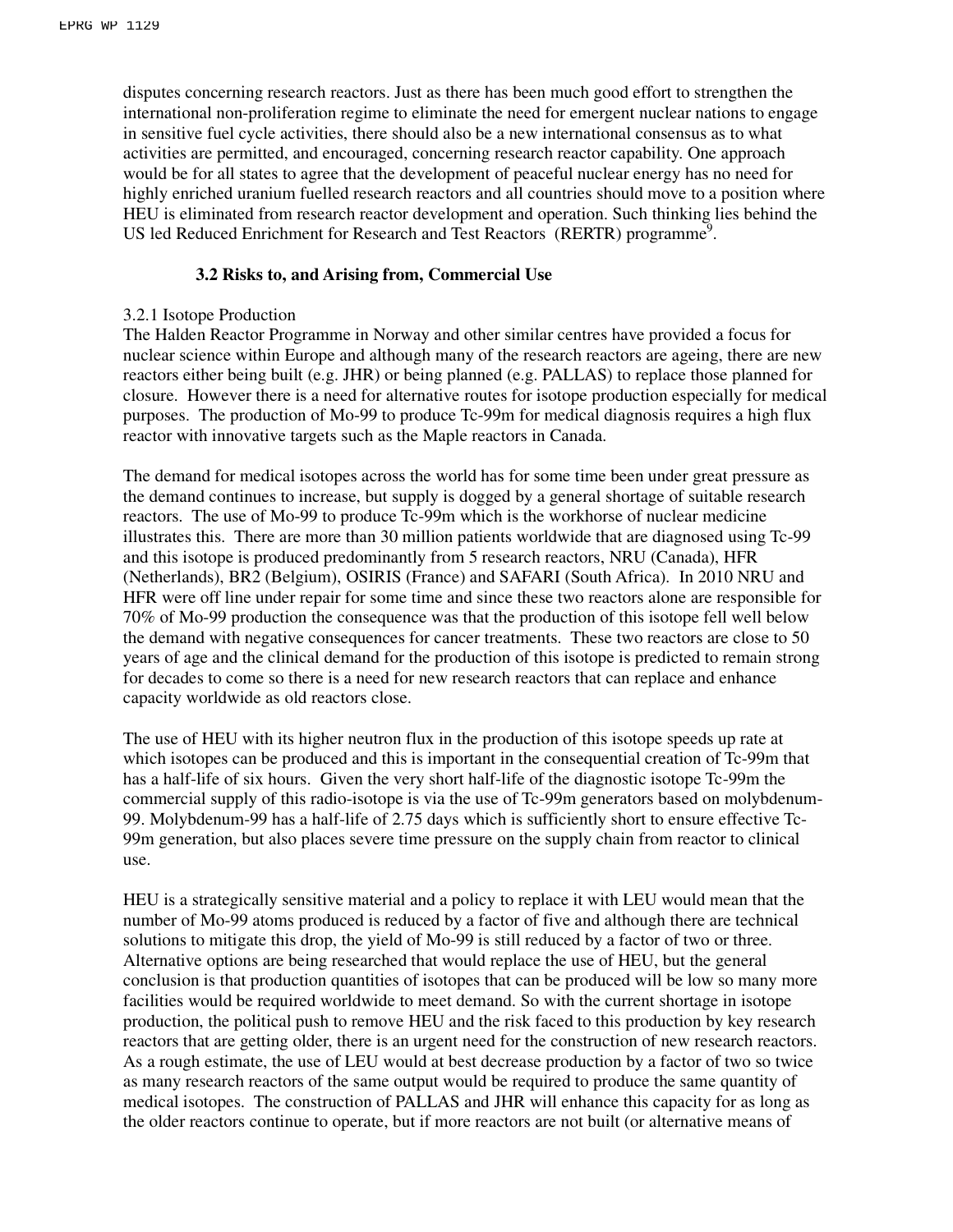production provided) there is a very high risk that the supply of isotopes used in medicine will fall significantly below demand.

#### 3.2.2 Material and Fuel Irradiation

A Materials Test Reactor (MTR) is a high flux research reactor that is used to irradiate materials, components and fuel that are used inside a power reactor and that are exposed to neutron flux during normal operation. The purpose of such tests or research is to assess the physical behaviour of nuclear power plant materials when exposed to neutron fluxes, in order to either predict their behaviour with age or to interpret what has happened when something has gone wrong. Ultimately such interpretation can be used to predict the lifetime of plant and its components and can assess the suitability of specific materials in such hostile environments. As a result nuclear electricity generating companies make a considerable investment in these type of irradiation studies over the full life-time of a plant and use the information to both satisfy to the regulator the continue safety of the plant and commercially to identify plant or component replacement in order to maintain the viability of the plant. A nuclear operating company would also use the neutron flux in a research reactor to calibrate detectors before they are installed into a plant. Therefore access to MTRs for the nuclear utilities for long periods of time over the full life-time operation of plants is an important and essential consideration. The absence of an MTR in the UK means that the utilities have to undertake irradiation studies overseas and the shortage of suitable MTRs means that their forward plan for essential irradiation studies are put at risk by the unavailability of suitable facilities when they are required.

# 3.2.3 Teaching and Training

In many countries research reactors can be used as an important practical way of training people who will work on a nuclear power plant. They learn about nuclear physics, criticality and shielding and access to an operating research reactor provides the means to undertake supervised experiments in a safe and controlled environment. Similarly, postgraduate students visit research reactors as part of academic programmes in order to experience in practical terms how a nuclear reactor works and to pass on know-how on operational safety and safety culture.

#### **3.3 Risks from Misuse**

#### 3.3.1 Illicit Production of Isotopes

The facility for producing medical isotopes can of course be a route for producing Pu and other radioactive elements. A high-flux research reactor, such as the 45MWth HFR at Petten NL, can also produce Pu through the use of a specific target or through the irradiation of fuel. Obviously the higher the flux of a reactor the greater potential for it to produce fissile material, but of course there are many other factors to be taken into account including the time of irradiation, the design of the target and the accessibility of the target area. Therefore it could be argued that there is a key balance between proliferation resistance and commercial viability and these factors could help set one of the criteria for a proliferation resistant research reactor.

In general controls over fuel irradiated in a research reactor are bound up in the difficulty of reprocessing, but this is not the case if an isotope is produced using a target. As already stated the neutron flux is crucial in order to create fissile material and would define the timescale for producing the required levels of fissile material which would be in kilogramme quantities if the intention were to produce a nuclear fission weapon. The production of medical isotopes which would have very short half-lives (days) would require high fluxes, but by definition the irradiation time would have to be short. The same method of production employing a target can also be used to create other radioactive isotopes that may not be fissile but would be poisonous and hence used to produce a radiological dispersion device or "dirty bomb".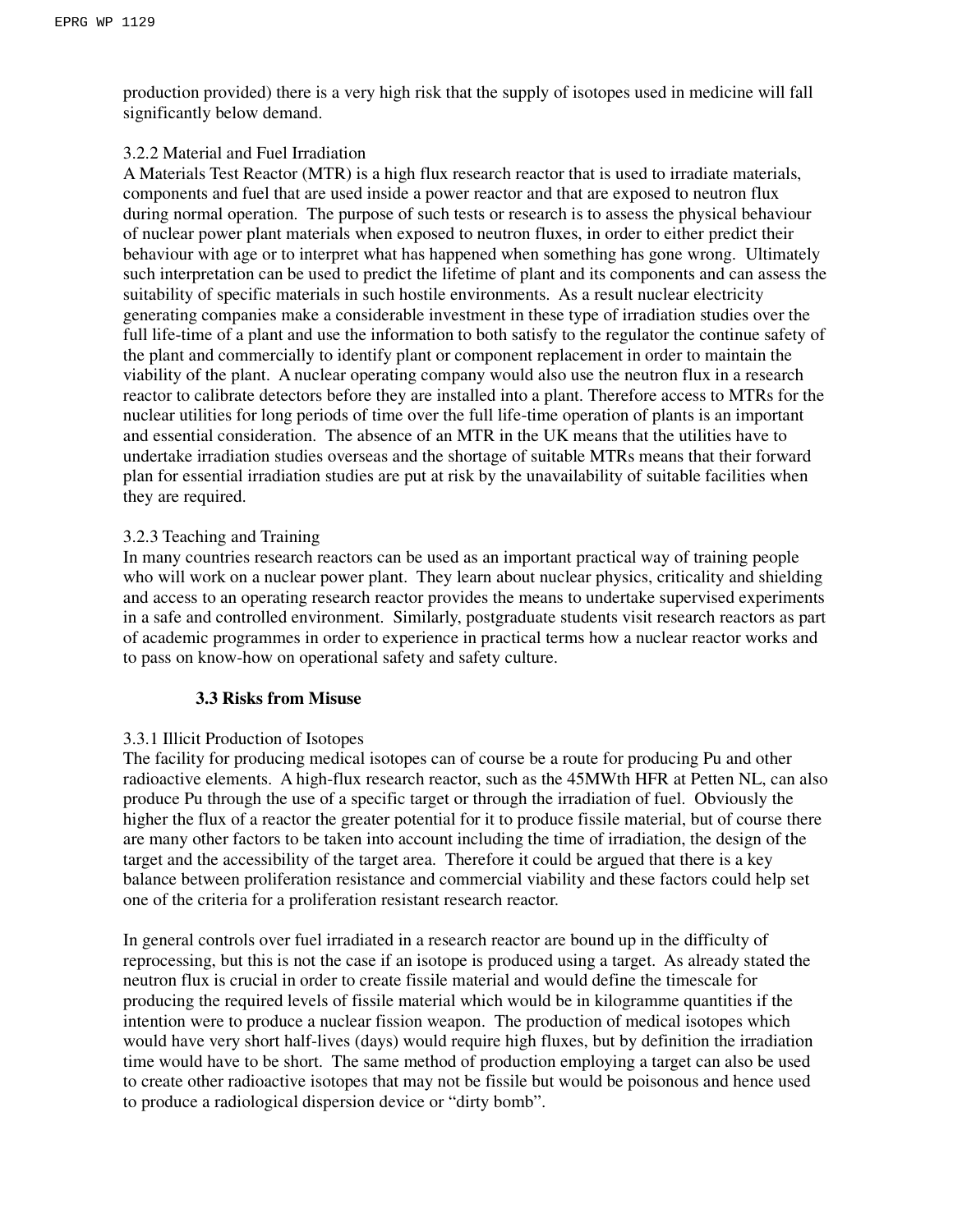Difficulty in accessing a research reactor with the right targets for sufficient time would be the primary control in producing radioactive material of interest to terrorists. Contrary to this, the nature of the production of isotopes for medical purposes would require a reactor to operate for extended periods with regular sample movements in and out of the target zone.

It was noted earlier by implication that a research reactor is not the easiest source of harmful radiological materials. Such an assessment, however, is predicated on the idea of a robust and professionally competent laboratory management seeking to minimize risks. Clearly the situation is completely different if the laboratory management themselves are intent on providing harmful materials for terrorists.

Also of particular concern must be the actions of a renegade employee. This risk, in terms of likelihood and possible impact, falls between the risk of attempted outside access and willful management involvement in terrorism.

In conclusion it could be argued that a research reactor designed for medical isotope production is inconsistent with being proliferation resistant because it has been designed specifically with the production of isotopes in mind and its only controlling factors are the level of flux, accessibility to its neutrons and the level of surveillance in its use. One final point must be that if proliferation resistance is defined largely by accessibility and surveillance then these will be challenged should the research reactor fall into the hands of those who are set to use the facility for non-peaceful purposes.

It is essential to stress that the ability to produce isotopes is of great public benefit. Measures to improve security should not detract from the ability to provide medical and other benefits from man-made radioisotopes. Any trade-off in this regard must be managed carefully. It is noteworthy that in the UK measures have been adopted to mitigate risks relating to radioactive materials diversion, which are arguably greater than those arising from the operation of reactor facilities. One UK policy concerned an amnesty for the return of unused radioisotopes in hospitals and universities. The policy was operated by the Environment Agency. Clive Williams and co-authors have recently studied that most successful programme<sup>10</sup>.

#### 3.3.2 Physical Hazards and Wider Impacts

The physical hazards posed by dirty bombs, while very serious, are not likely to be catastrophic in terms of physical harm. The Federation of American Scientists has studied various dirty bomb scenarios. It is interesting that none of the scenarios considered involve radioactive source term in any way linked to civil nuclear energy or research reactors. They report:

'*Consider a typical americium source used in oil well surveying. If this were blown up with one pound of TNT, people in a region roughly ten times the area of the initial bomb blast would require medical supervision and monitoring. An area 30 times the size of the first area (a swath one kilometer long and covering twenty city blocks) would have to be evacuated within half an hour. After the initial passage of the cloud, most of the radioactive materials would settle to the ground. Of these materials, some would be forced back up into the air and inhaled, thus posing a long-term health hazard. A ten-block area contaminated in this way would have a cancer death probability of one-in-a-thousand. A region two kilometers long and covering sixty city blocks would be contaminated in excess of EPA [Environmental Protection Agency] safety guidelines. If the buildings in this area had to be demolished and rebuilt, the cost would exceed fifty billion dollars*.'<sup>11</sup>

Clearly the core issue is whether under such circumstances a part of the centre of a major city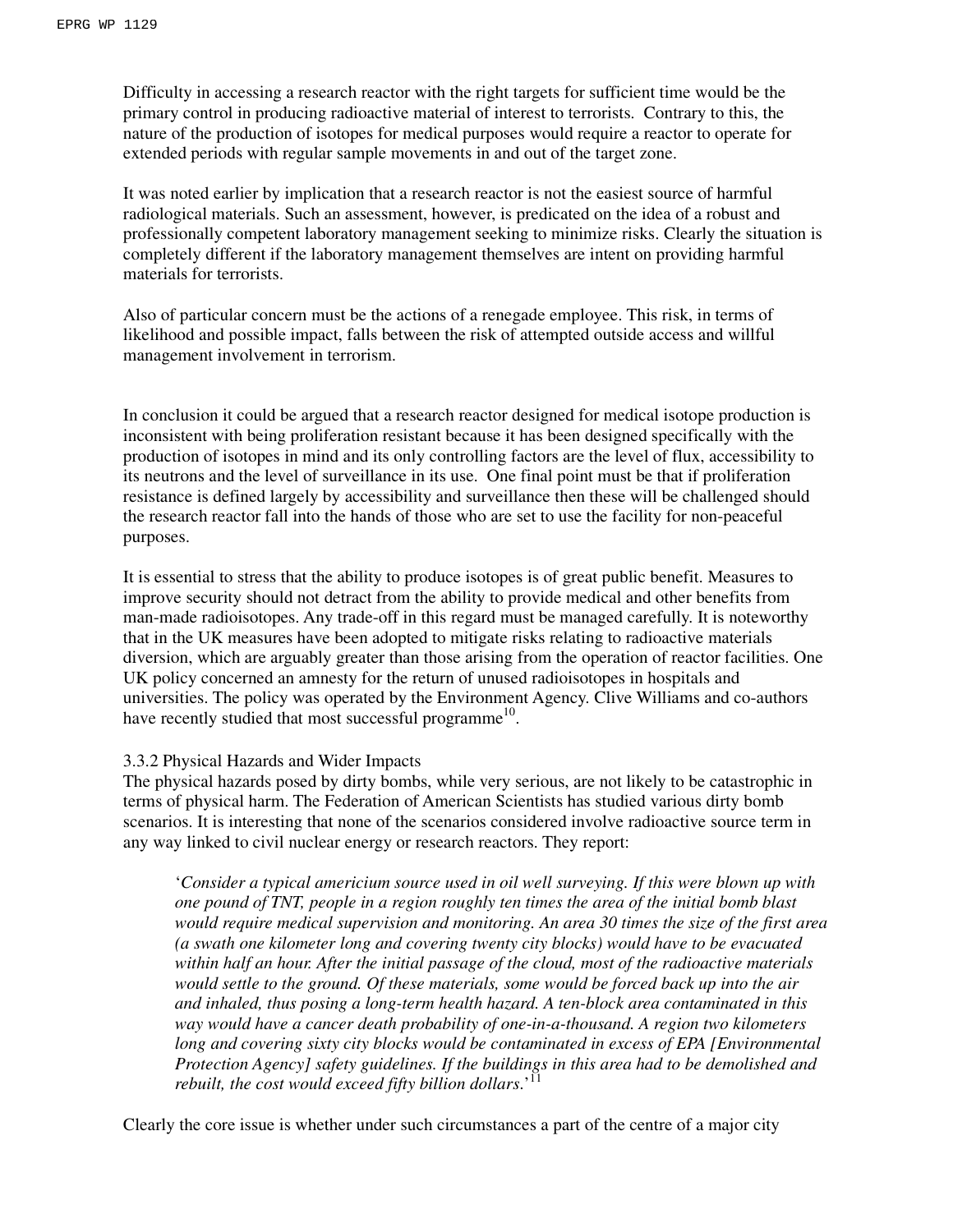would be sealed-off and abandoned, or whether societal tolerance of risk would adjust under the circumstances permitting a return to use following whatever clean-up might be possible. As the scenario above makes clear, many of the issues relate more to fear psychological crisis response than to issues of physical harm.

It is widely reported that the most harmful consequences of an explosive dirty bomb or high profile radiological dispersion event could occur in the areas of public anxiety and social disruption $^{12}$ . In the case of an explosive detonation, news management could be especially difficult. In such cases there are the risks of panic effects, mental illness impacts (depression and anxiety) and economic impacts (such as in real estate values). The levels of such harm could far outweigh any physical damage caused by explosion or radiological effects.

#### 3.3.3 Terrorist Attack on a Research Reactor

An external terrorist attack on a research reactor facility might include an attack by a road vehicle (such as a 'truck bomb') an attack by an aircraft, or an attack by ship. The latter, while possibly a serious threat to coastal civil nuclear power plants, is unlikely to be a threat to research reactors which are not typically located on coasts given their minimal cooling water needs. However the threat will always exist in an uncertain world and where there is planned increase of the use nuclear power and especially by new countries. It is not the purpose of this paper to predict areas of future world instability or regions where there will be conflict, but in general terms the increasing number of countries with nuclear programmes, including use of research reactors, will increase the risk that such reactors will be the target for terrorist attack or conflict between countries.

In the years since the terrorist attacks of September 2001 much progress has been made by intelligence and security organizations to disrupt and prevent conspiracies to attack major targets, such as elements of critical modern infrastructure. Residual threats from Islamist terrorism appear to be dominated by so called 'lone-wolf' attacks. Sometimes planned and initiated by people who have been radicalised by terrorist propaganda, but who have never communicated their intentions to anyone including even family and friends<sup>13</sup>. These changing patterns in terrorism and counter terrorism have consequences for the threats posed to nuclear facilities.

#### **3.4 Security Barriers and Controls**

Security barriers around reactor sites, controls over access to research reactors and material accountancy provide the means to reduce the risk of mis-use of radioactive material. Such risks cannot be eliminated completely but the removal of HEU from research reactors would remove the risk of radioactive material being used for the manufacture of a nuclear weapon. A rigorous programme of safeguards and security regulation for all research reactors where the requirement for barriers and controls are well defined and compliance is regularly checked either at a national, regional or international level is a pre-requisite for the operation of any nuclear facility or plant.

#### **3.5 Risks to Safety**

In simple terms research reactors can be grouped into three types;

- Those low energy types used for training and teaching
- Those used for isotope production
- Those with high irradiation fluxes used for research and operational purposes.

One issue of potential safety concern would be if a country decided to alter the performance or function of a research reactor. It is possible that a country may not have the competence or experience to attempt such adjustments. In particular, for a zero energy or low energy reactor it should be designed from the outset so that it would be difficult to increase the neutron flux. One way to make such improvised power-upratings impossible (or at last very difficult) would be by making it difficult to obtain different fuel. In addition, changing a research reactor so that it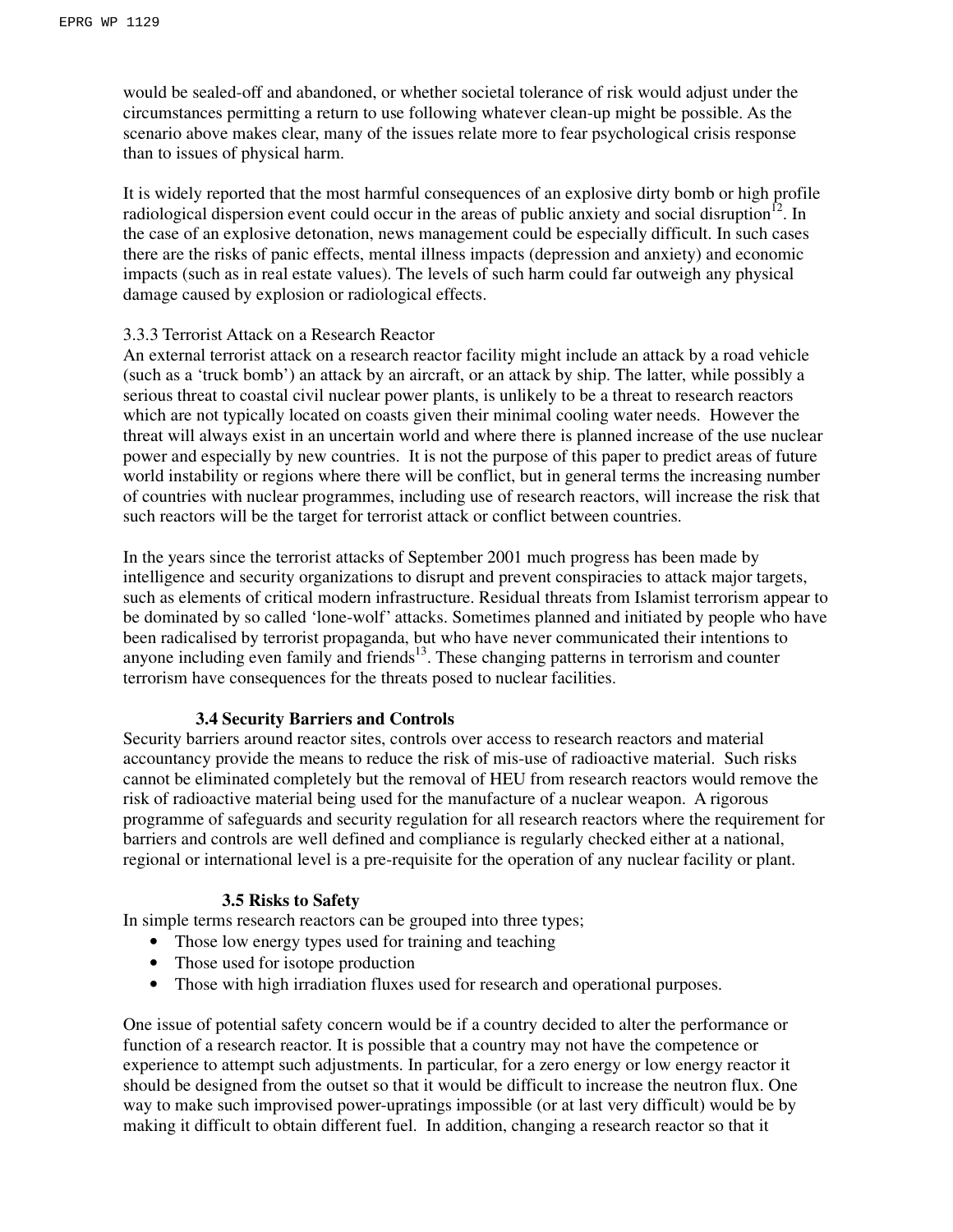operates differently from its initial design would require special attention be given to avoiding transient conditions.

If risks associated with an illicit alteration of reactor design are to be minimized, the reactor would need to have been constructed using an inherently safe design. For instance, for such a reactor any abnormal behaviour of the core would shut the reactor down and the decay heat would be dissipated by some form of natural circulation. This would be helped if the reactor is of low energy because the decay heat will be low. Using special types of coated particle fuel as used in High Temperature Reactors or hydride fuel as used in a TRIGA reactor would further avoid criticality and these types of ceramic fuel would also be melt-proof and protect against loss of coolant accidents. Finally such particle fuels are difficult to reprocess and therefore this would provide additional resistance against the separation of fissile and radioactive material for deliberately harmful purposes.

A key consideration in regard to safety must include the issue of aging facilities. The IAEA reports more than 50% of today's research reactors are more than 40 years old. Major technical issues facing aging research reactor facilities include<sup>14</sup>:

- Obsolescence of equipment, technology change and original suppliers no longer being in business
- Corrosion
- Radiation induced change of properties
- Mechanical displacement, fatigue and wear
- Regulatory standards change

**3.6** US Reduced Enrichment for Research and Test Reactors (RERTR) Program

# The US Department of Energy (DOE) reports:

*"Reduced Enrichment for Research and Test Reactors (RERTR) Program develops technology necessary to enable the conversion of civilian facilities using high enriched uranium (HEU) to low enriched uranium (LEU) fuels and targets. The RERTR Program was initiated by the U.S. Department of Energy in 1978. During the Program's existence, over 40 research reactors have been converted from HEU (= or >20% U-235) to LEU (< 20% U-235) fuels, and processes have been developed for producing radioisotopes with LEU targets.*"*<sup>15</sup>*

Bunn et al. have argued that the spreading of fissile material around the world initiated by President Eisenhower's *Atoms for Peace* initiative and its encouragement for the spread of HEU fuelled research reactors has left the world with a legacy of threats and problems<sup>16</sup>. Of the self-declared nuclear weapons states (India, Pakistan and North Korea) and the undeclared, but probable, nuclear weapon state (Israel<sup>17</sup>) only Pakistan had any clear linkage between its programme of weapon development and global civil nuclear energy development. In the case of Pakistan the weapon scientist A Q Khan gained insight into uranium enrichment via early career employment with URENCO in the Netherlands<sup>18</sup>. Other countries leveraged international links in their pursuit of nuclear weapons. Proliferation links to civil power production and the civil nuclear fuel cycle are few. Historical links to research reactors are more numerous. For example, it is claimed that India surreptitiously produced plutonium for its 1974 nuclear explosion from its Canadian-designed CIRUS heavy water research reactor $19$ .

# **4. The Global Medical Isotope Crisis**

The medical isotope Mo-99 is produced from the fission of U-235. It is the precursor of Tc-99m as used in 70% of all nuclear medicine procedures<sup>20</sup>. Research reactors refuelled to use LEU fuel still use HEU targets for their Mo-99 production. The US RERTR programme supports the use of LEU targets and has sponsored research and development in that direction.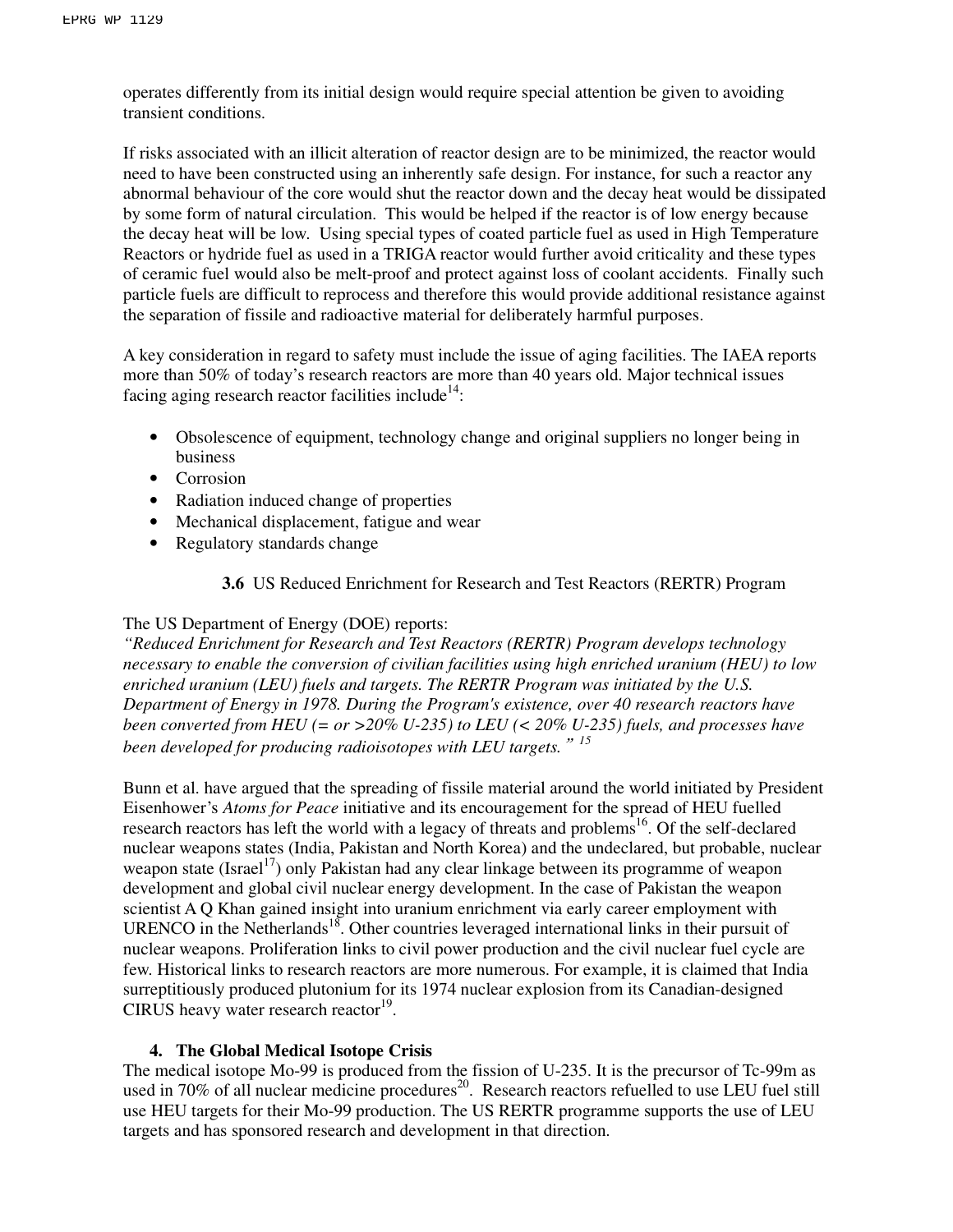Moving to LEU raises issues of target design and chemical processing (including waste burdens and Pu-239 production, albeit in small quantities). For a scientific overview of nuclear medicine options see the paper by van der Marck et  $a\hat{l}^{21}$ .

There have been regulatory problems associated with Mo-99 production in Canada including difficult policy trade-offs between nuclear safety regulation and the provision of life-saving medical isotopes for diagnosis and therapy. In Europe the medical isotope supply problem was exacerbated by the 2008 shut-down of the High Flux Reactor at NRG Petten, NL. Future isotope production is a major motivation for the PALLAS reactor proposal at NRG Petten, NL (45MW, 2016).

The vast majority of Mo-99 production is now sourced from between three and five facilities worldwide. The desperate need for Mo-99 production is causing pressure on research reactor maintenance schedules. The risk to medical isotope production is high from both a shortage of suitable research reactors around the world or technical alternatives to produce the isotopes and the policy push to reduce or stop the use of HEU. It is not clear what body or organisation is able to take a lead to address the issues and consequently, if nothing is done then these medical diagnosis and treatments in the medical sector are very much at risk.

#### **5. Operating Research Reactors in Europe**

The following Tables 2 and 3 provide a listing of the high flux and medium flux reactors that are currently operating in Europe according to the IAEA.

| Belgium        | $BR-2$                     |
|----------------|----------------------------|
| Czech Republic | LVR-15 REZ                 |
| France         | <b>OSIRIS</b>              |
|                | <b>HFR</b>                 |
|                | <b>CABRI</b>               |
|                | <b>PHEBUS</b>              |
|                | <b>ORPHEE</b>              |
| Germany        | FRG-1                      |
|                | <b>BER II</b>              |
|                | <b>FRM II</b>              |
| Hungary        | <b>Budapest RR</b>         |
| Netherlands    | <b>HFR</b>                 |
| Norway         | <b>HBWR</b>                |
| Poland         | <b>MARIA</b>               |
| Rumania        | TRIGA II PITESTI (SS Core) |
| Ukraine        | <b>WWR-M Kiev</b>          |

**Table 2. Operating European High Flux Thermal Research Reactors**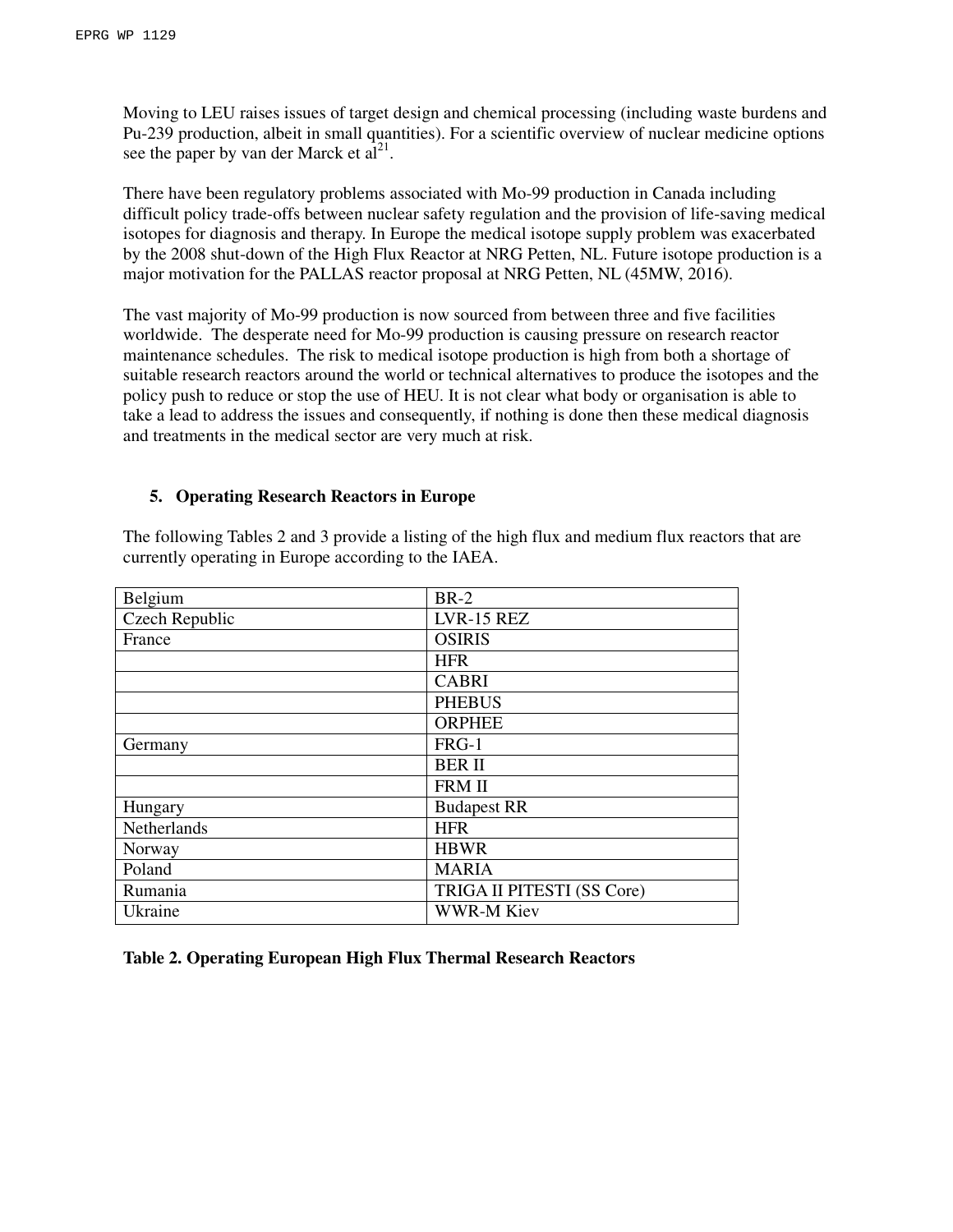| Austria     | <b>TRIGA II Vienna</b>          |  |
|-------------|---------------------------------|--|
| Belgium     | $BR-1$                          |  |
| Finland     | FIR <sub>1</sub>                |  |
| France      | <b>ISIS</b>                     |  |
| Germany     | <b>FRMZ</b>                     |  |
| Greece      | DEMOCRITOS (suspended)          |  |
| Hungary     | <b>Nuclear Training Reactor</b> |  |
| Italy       | <b>LENA TRIGA II Pavia</b>      |  |
|             | <b>TRIGA RC1</b>                |  |
|             | RSV TAPIRO (Fast only)          |  |
| Netherlands | <b>HOR</b>                      |  |
| Norway      | <b>JEEP II</b>                  |  |
| Portugal    | RP1                             |  |
| Rumania     | TRIGA II PITESTI (Pulsed)       |  |
| Slovenia    | TRIGA II Ljubljana              |  |
| <b>UK</b>   | <b>CONSORT</b>                  |  |

#### **Table 3. Operating European Medium Flux Thermal Research Reactors**

# **6. Recent and Future Developments**

In Europe the first generation research reactors are approaching necessary operational retirement. Maintenance costs increase and continuity of operations is being compromised by the ageing of materials and components and in some cases by the availability of the specialist fuels and having a route for spent fuel reprocessing. The main European Material Test Reactors (MTRs) operating at this moment are OSIRIS (France), LVR-15 (REZ Czech Republic), HFR (Petten The Netherlands), Halden (Norway) and BR-2 (Mol Belgium). There are plans to build a new reactor in France at Cadarache, the Jules Horowitz Reactor (JHR) and to replace the High Flux Reactor at Petten with PALLAS.

# **6.1 Jules Horowitz Reactor (JHR)**

The JHR is being built and will be operated in the framework of an international cooperation between several organizations bound by a consortium agreement. The current partners are CIEMAT, SCK, NRI, VTT, CEA, DAE, JAEA, EdF, AREVA, VATTENFALL and the EC. The research reactor is under construction with expected start of operation in 2014. The reactor is a pool type with a maximum thermal power of 100MW. The core, the primary circuit and experimental rigs are completely enclosed in the reactor building and the reactor pool is connected to several storage pools and hot cells. The reactor core will be operated with a high density low enriched fuel (U enrichment of less than 20%, density 8 g.cm<sup>-3</sup>), requiring the development of U/Mo fuel. The fuel element is of circular shape with set curved plates assembled with stiffeners and comprises a central hole. The JHR will able to accommodate 20 simultaneous experiments for Generation II, III and IV nuclear energy needs. In core it will produce high flux fast neutrons and via a reflector high flux thermal neutrons. In summary<sup>22</sup>the reactor specification is:

JHR: 100MW, 1 to  $5.10^{14}$  n.cm-2.s-1 including fast spectrum capability Fuel: Eventually U/Mo LEU Enrichment <20%, but initially U3Si2 at 27% U-235

#### **6.2 Pallas**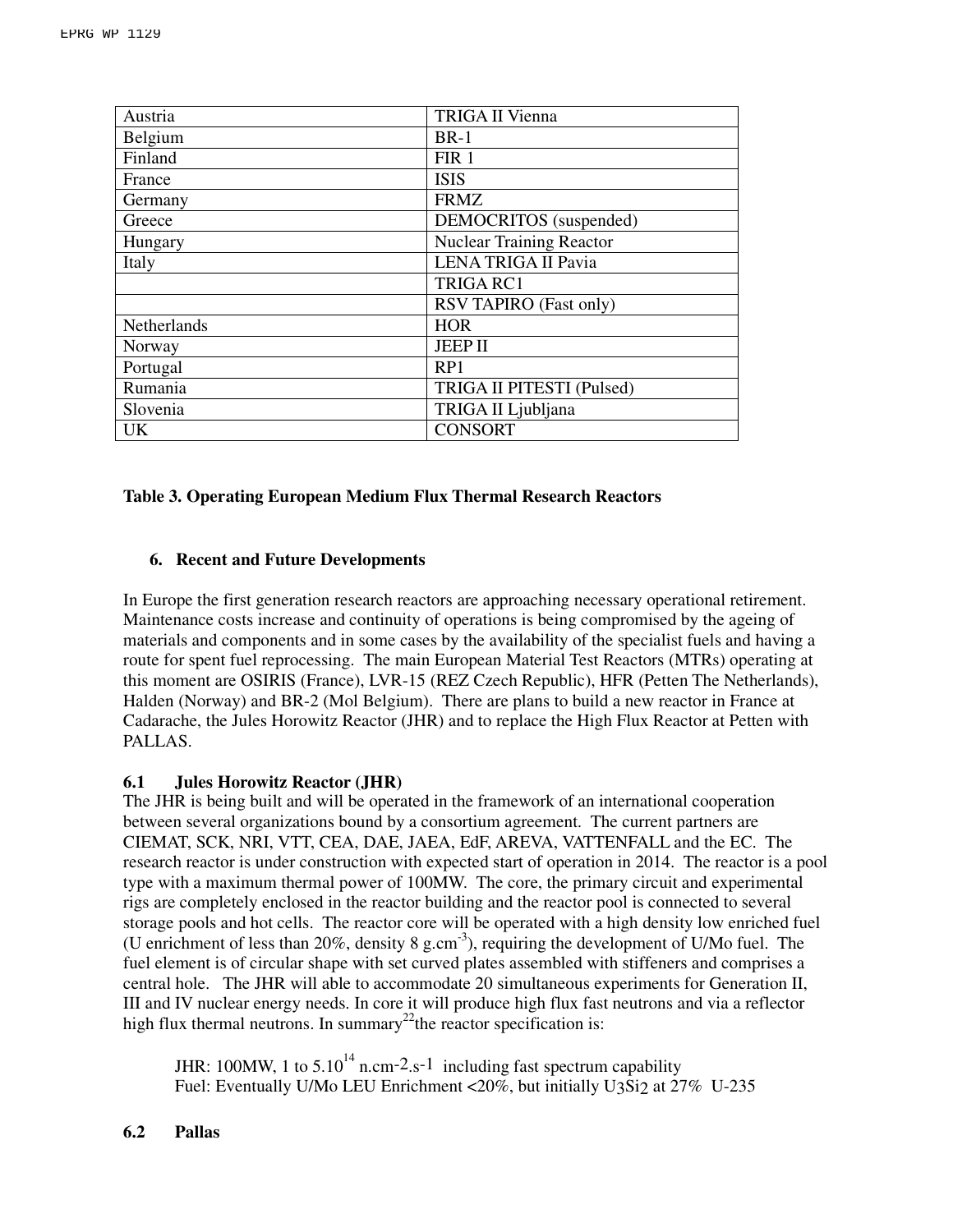The High Flux Reactor (HFR) at Petten is approaching the end of its operating life and as a result maintenance costs are increasing and continuity of operation is compromised by the ageing of materials and components; closure is expected in 2015. The current licence holder of the HFR is the Dutch Nuclear Research and Consultancy Group (NRG). NRG plans to build a new research reactor called PALLAS. It is planned to be a state-of-the-art reactor that will be equipped to meet the world growing demand for nuclear knowledge and services and the production of essential medical isotopes. A tender process was started in 2007, but was later suspended. NRG are still actively pursuing funding for the project. The original plan was to construct the reactor between 2012 and 2014 with operation starting in 2015, but this currently looks optimistic. To date NRG has only defined how the research reactor will be operated and it has given no public indication of the type of design, its neutron flux or fuel enrichment.

# **6.3 MTR+I3 Project**

The MTR+I3 project was funded under the EC's FP6 Fission Safety Programme. Its main objectives are:

- To build a European materials test reactor (MTR) community with a range of high power but also flexible small power MTRs
- To establish the JHR and to cross fertilise knowledge and expertise between existing and new MTRs
- To support the design, fabrication and test of state-of-the-art devices, components and instrumentation.

The key goal of the European FP6 project MTR+I3 was to build durable cooperation between Material Testing Reactor (MTR) operators and relevant laboratories that can maintain European leadership with up-dated capabilities and competences regarding reactor performances and irradiation technology. Major results were on-line fuel power determination, neutron screen optimisation, simulation of transmutation process, power transient systems, water chemistry and stress corrosion cracking, fission gas measurement, irradiation behaviour of electronic modules, mechanical loading under irradiation, high temperature gas loop technology, heavy liquid metal loop development and safety test instrumentation.

| <b>Reactor</b>                      | <b>Commissioned</b> | <b>Thermal</b>     | <b>Flux</b>                                     | <b>Fuel</b> |
|-------------------------------------|---------------------|--------------------|-------------------------------------------------|-------------|
|                                     |                     | <b>Power</b>       |                                                 |             |
| <b>TRIGAII</b>                      | 2007                | 2 MW               | $\frac{1}{4.10^{13}}$ n s-1cm-2                 | UZrH        |
| $M$ orocco <sup>23</sup>            |                     |                    |                                                 | <b>LEU</b>  |
|                                     |                     |                    |                                                 | enriched    |
|                                     |                     |                    |                                                 | 19%         |
| <b>OPAL, Lucas</b>                  | 2007                | <b>20 MW</b>       | 4. $10^{14}$ n s <sup>-1</sup> cm <sup>-2</sup> | <b>LEU</b>  |
| Heights,<br>Australia <sup>24</sup> |                     |                    |                                                 | Enrichment  |
|                                     |                     |                    |                                                 | $< 20\%$    |
| CARR, China <sup>21</sup>           | 2010                | 60 MW              | 1. $10^{15}$ n s <sup>-1</sup> cm <sup>-2</sup> | LEU         |
|                                     |                     | (H <sub>2</sub> O) |                                                 | enrichment  |
|                                     |                     | moderator,         |                                                 | 19%         |
|                                     |                     | $D_2O$             |                                                 |             |
|                                     |                     | reflector)         |                                                 |             |

In Table 4 we present summary information for some recent illustrative developments worldwide:

**Table 4. Recently Commissioned Research Reactors Outside Europe (May, 2010)<sup>25</sup>**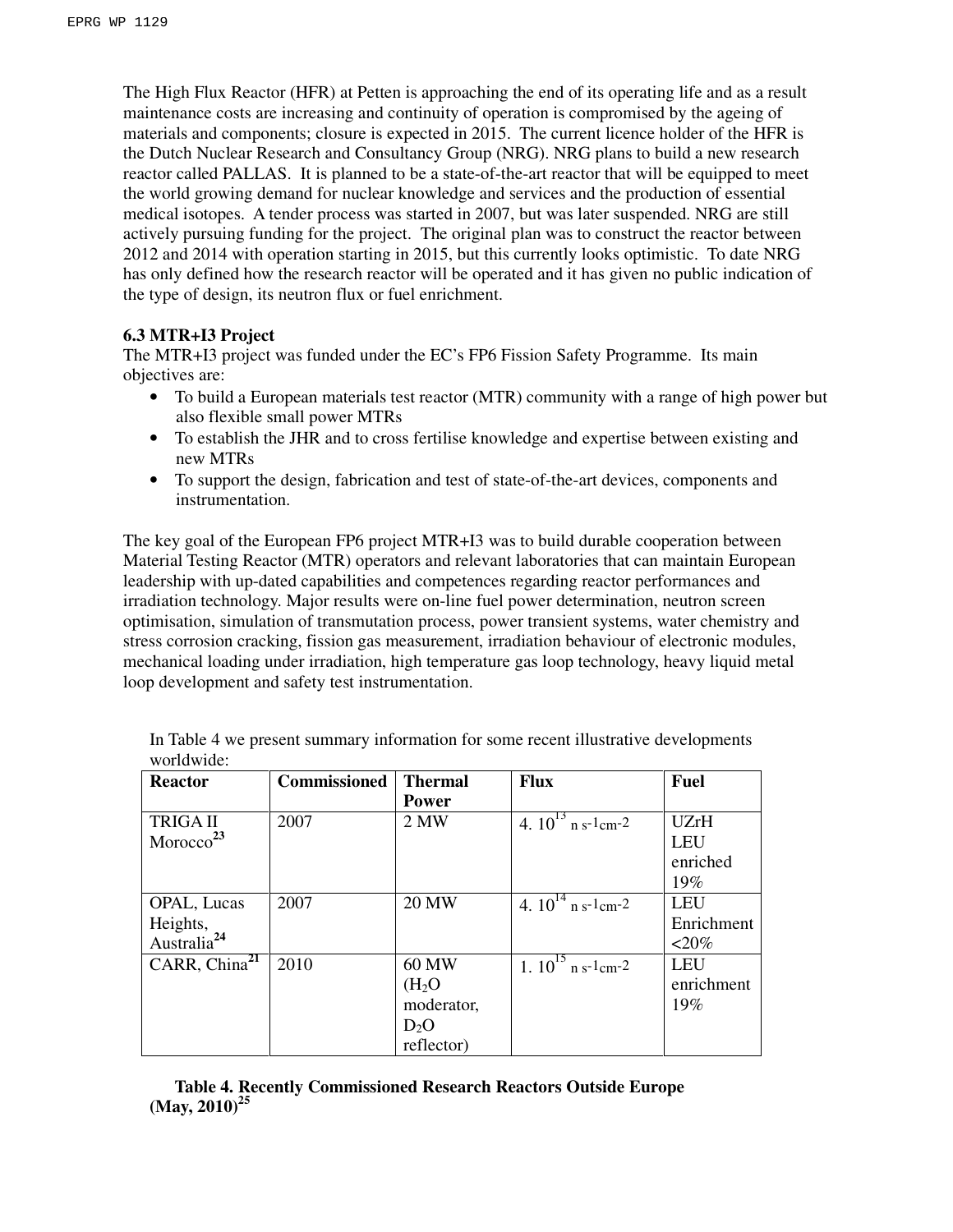# **7. Benefits of a New Proliferation Resistant Research Reactor**

Looking to future more proliferation-resistant research reactors a set of considerations can be highlighted. First it is important that an easy opportunity is provided for independent scrutiny of any country's civil nuclear research reactor facilities. Any new facility should be designed with such concerns in mind. Any country developing such a capability should have a robust, and ideally independent, safety and security regulatory agencies.

The provision of a robustly proliferation-resistant research reactor could provide a safe option for those countries unwilling to accept arrangements based on international facilities. Much effort has been devoted to considering possible internationalisation of sensitive parts of the nuclear fuel cycle. Similar approaches could be adopted with regard to research reactors, but it seems unlikely that all countries will accept such restrictions. Such a country might insist on a right to a domestic capability. In that case, and if their intentions are benign, then a highly proliferation resistant design should meet their needs well. If they were to repudiate this second option then their aggressive intentions would be clear for the world to see. A country aiming surreptitiously to develop weapons capability would probably reject international support in constructing a highly proliferation research reactor. To be seen in the global court of public opinion to have rejected such an opportunity could only help international efforts to preserve global nuclear security. At present countries with ambiguous intentions are able to secure support for, or acquiescence with, their nuclear policies from those countries that are distrustful, for whatever reason, of the P5 weapons states. The development of a new highly proliferationresistant research reactor would be consistent with existing text of Nuclear Non Proliferation Treaty and would require no modification to it.

# **7.1 Desirable attributes of a new enhanced proliferation resistance research reactor**

Designing proliferation resistance into new research reactors and the way they are operated and made secure is crucial and the following list provides a general framework for doing so:

- LEU fuel
- Full IAEA Oversight (e.g. to avoid surreptitious irradiations)
- No open pool access (e.g. closed and pressurized tank concept) this further removes the opportunity for illicit irradiations
- All core access fully interlocked and monitored
- Laboratories to be equipped with airport style security for entry and exit. Such measures reduce the risk of 'inside-job' threats
- Design the reactor from scratch so as to make power up-rates and up-grades sufficiently difficult that they would immediately be apparent to international oversight bodies (e.g. IAEA).
- Fuel-for-life cores (especially for low-flux facilities)

# **8 Possible Models for Future UK Research Reactor Development**

#### **8.1 Design a New Research Reactor in the UK to meet British and global needs**

The UK considered developing a mobile neutron source back in the 1990s. It was proposed to construct a demonstrator for inspection radiography. Further assessments revealed, however, that demand was likely to be somewhat limited. Existing excess radiographic capacity was identified and hence predicted revenue streams for the new project were not strong. The project was terminated on the basis of a weak economic case.

The creation of a civil industry-driven programme to purchase and build a new research reactor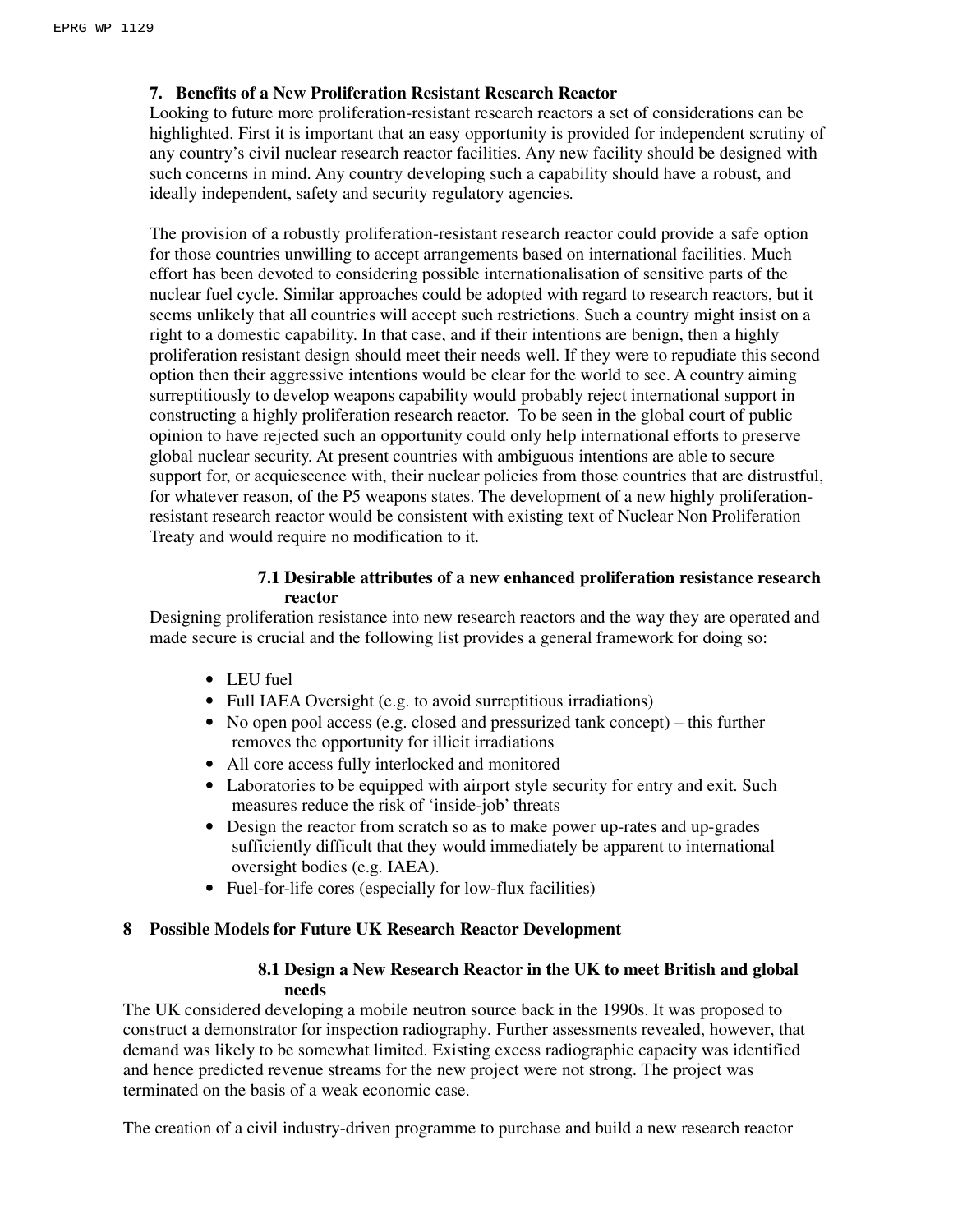would require a strong commercial driver. This would probably serve a portfolio of customers including those connected with medicine and civil nuclear energy. Any such project-financing consortium could be cumbersome and unwieldy. It may prove essential for such an investorconsortium to be facilitated or brokered by direct Government action. Separately various parts of Government responsible for health, defence and homeland security might wish to invest in the project for their own policy reasons.

We note that such a project could support the UK civil nuclear energy business directly. For this a key issue must be the goal of producing a facility that will genuinely be needed. Ancillary benefits would be likely to emerge via spin-out opportunities in technology, international collaboration or nuclear skills, but these are unlikely to be sufficient reasons in their own right. We suggest that unless the UK were actually intending to build a research reactor, then the idea of design project would lose merit. To take a project of this nature forward, a staged process with decision points would be needed. It is important to stress that a project seeking to develop a new design while requiring a broad base of investors, would necessarily be led at a technical level by companies with strong nuclear engineering credentials. It is speculated that if a number of such nuclear companies were to cooperate by committing a level of approximately 3 man-years between them then this would be adequate resource to take a research reactor project through to a conceptual design stage.

#### **8.2 Collaboratively Design a New Research Reactor?**

For this possible strategy it is perhaps most helpful to illustrate the argument with reference to a specific potential collaborating nation, which we shall term the 'second-party state'.

Good candidate nations as a second-party state partner would be well integrated into the global economy, be known for the rule of law and political stability and have high levels of technical competence, although probably not yet in the nuclear sector. A good candidate second party state would have excellent trade and communication infrastructures in aviation, shipping and data communication. Ideally it would be home to a prosperous import export/trans-shipment economy, a financial services hub and have a strong regional presence in higher education and research. An added strength would be strong counter-terrorist capacity.

At least one good candidate second-party state for partnership with the UK exists. A key motivation for the second-party state would be the prospect of entry into the already lucrative, and likely to grow substantially, market for medical isotopes in rapidly developing markets, such as in South-East Asia, South Asia and China. Importantly the key driver for the effort described above would be neither markets in the UK nor in the partner second-party state, but rather third-party developing countries.

The suggestion of a new research reactor design suitable for any, and all, states could have some geopolitical advantages. For certain countries, described in this paper as the second-party state, a research reactor project might allow for a local locus of nuclear knowledge independent of the teams forming to build possible commercial nuclear power plants. Those associated with the research reactor could form a good technical cadre in a nascent nuclear safety body ready to assess and approve later new nuclear power plants. A collaborative research reactor design might be an area where the UK might be able to offer assistance in the global advancement of benign civil nuclear technology in accordance with its Non-Proliferation Treaty obligations.

# **8.3 Purchase a New Research Reactor for the UK?**

In the UK the defence sector is served by the NEPTUNE reactor at Derby and a TRIGA reactor at Dounreay both of which act in support of the submarine propulsion programme. The only other UK reactor is the low power civil research reactor CONSORT operated by Imperial College. This is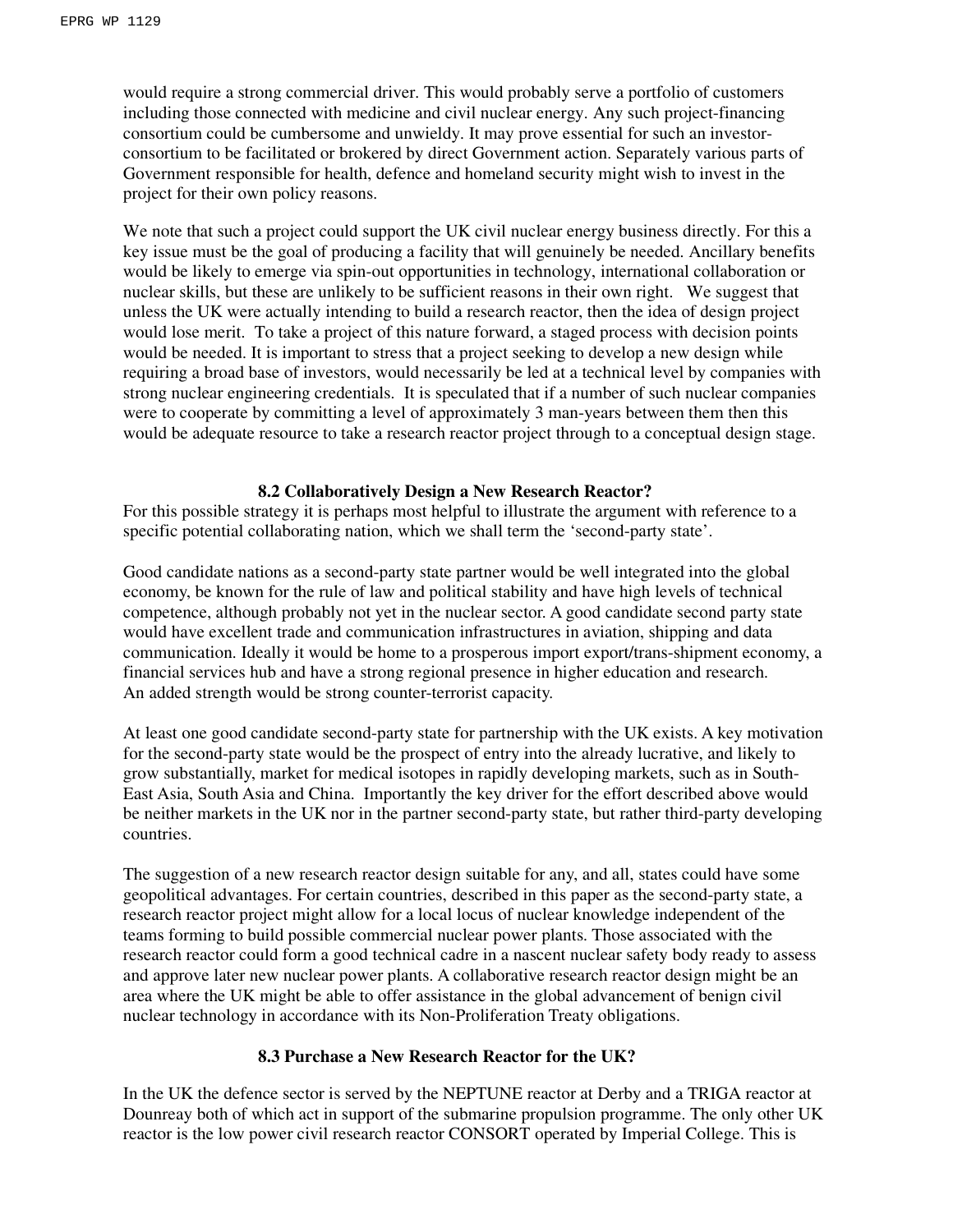considered to be quite limited in what it can do, because of its low power. The long-term future for this facility is that it will be closed and decommissioned. At present, and for the short term at least the facility will remain operational.whilst a shut-down and decommissioning programme is agreed.

Noting current and ongoing national needs it appears that the dominant interest in any new research reactor for the UK is likely to come first and foremost from the UK Ministry of Defence. The probability that the defence sector might seek to purchase a new research reactor to serve its own needs seems to be greater than the chance of some of the other strategic choices mentioned here, although mutually compatible solutions might be possible. We note the precedent set by the Orion laser facility at AWE Aldermaston, which while primarily developed for military research purposes is to be made available to civilian researchers.

It is worth mentioning, however, that an investor consortium presumably led by the radiopharmaceutical industry might push independently for a new reactor for commercial isotope production. Although a possibility in principle, we see no actual evidence of such a scenario developing at present, but the risks highlighted earlier may change this.

Importantly, if the UK were simply to purchase a research reactor to serve national needs in, for instance defence or healthcare, then it would not benefit from the nuclear knowledge and skills preservation inherent in the options discussed earlier.

#### **9 Conclusions**

The current ageing of existing research reactors, the world-wide new build programme for nuclear energy and a predicted desire for more regionally-based medical isotope reactor facilities lies behind the global expansion of interest in new civil research reactors. Many such reactors will be required in countries already with fairly sophisticated nuclear technology to replace existing research reactors or to meet increased demands arising from the ageing of existing nuclear power plants or proposals to build new plant. In addition we predict future research reactor requirements from countries with little, or no, previous nuclear heritage.

There is a major political issue as to whether such technology should be operated by countries without the advantage of having a background of nuclear know-how. This is especially true if there is potentially political instability within that country or region.

Given the probable growing demand for research reactors in the future, steps should be taken to further reduce the risk that such technologies might be used for in relation to the production of nuclear weapons or the manufacture of terrorist weapons (e.g. dirty bombs). This paper has explored some of the issues that could represent inputs when deciding criteria that could be used to define a research reactor design as 'proliferation resistant', recognizing that 'proliferation proof' is probably unrealistic.

In considering the UK's role in assisting the world community to develop the peaceful uses of nuclear energy and associated technology the UK should consider the possibility that either alone, or in international collaboration, it might seek to develop a new more proliferation resistant design of research reactor for global markets. Such a project would need careful definition and it is suggested that this would be around a set of target criteria that would on the one hand aim to minimize the risk from nuclear weapons proliferation and loss of security and on the other produce a concept design that would be attractive from a commercial perspective. It is suggested that the project should be self-funded from companies and organizations that would have commercial, academic or strategic interest in the development of a proliferation resistant research reactor. Some level of UK Government involvement would appear to be essential, but this could be consistent with existing budgets and mandates. If some project partners were drawn from UK academia, then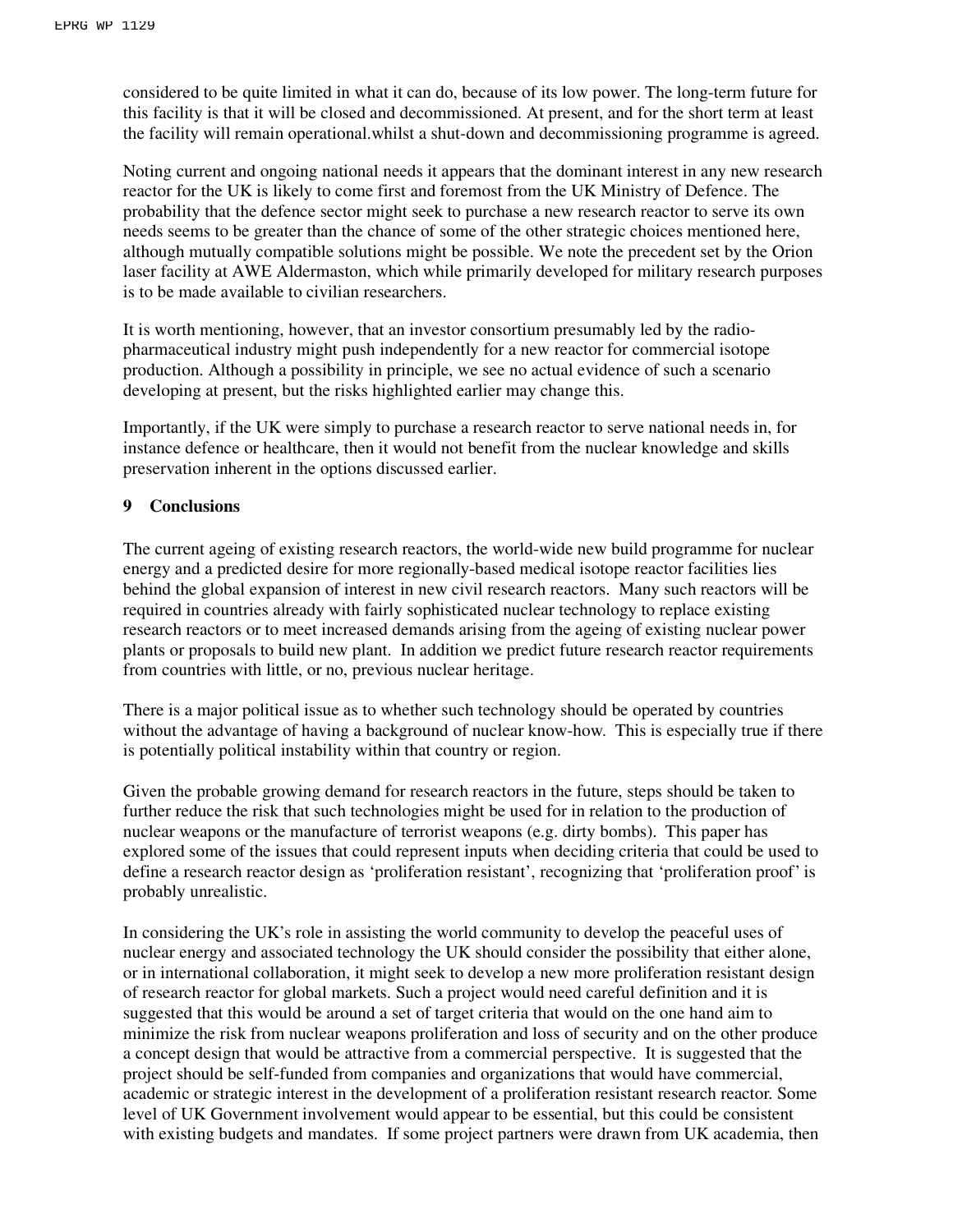there would be an enhanced possibility of beneficial spin-out motivating Research Council or Technology Strategy Board funding.

We suggest there is a case for designing a new research reactor in the UK and a different separate case for buying a new research reactor for the UK. We suggest that any decision between two such strategies should be made in a coordinated way as moves to purchase a foreign-designed facility could greatly undermine the case for a new domestic design. In both cases there would need to be strong economic case for the chosen project and this is more likely if a stakeholder group were to be convened in advance of any project decision. There is a case for Government convening such a meeting of minds. There may be a role for public funding in support of the growth of an exportfocussed industry, but we do not suggest that such a role is the most important role for Government in this space at this stage.

Finally two other scenarios are worth mentioning. First, there is also a potential scenario where the UK may decide to design a reactor with or without a UK build being considered. Possible delays to or deferment of the defence programme may make it difficult to maintain or grow nuclear expertise for when it is required later on in the programme. The design of a research reactor would be one way of keeping currency of expertise. It could be that this initiative was done in cooperation with the commercial sector especially those companies that saw the potential for selling such a design to countries entering the nuclear sector for the first time. In this case consideration would have to be given to making the design proliferation resistant. A second scenario is that UK users of research reactors might support the development of existing projects underway elsewhere in Europe. Some of these projects have been described elsewhere in this paper.

Looking to the future, it is unclear if the need for access to a research reactor for a range of commercial purposes justifies one being built in the UK. At present, and given the fragmented and uncoordinated stakeholders for such a project, one thing is fairly certain – no British entity (public or private) is in a position alone easily to initiate a new civil research reactor project. Furthermore it is not clear whether there is likely to be a shortage of access to research reactors for UK nuclear companies presently and for new nuclear companies coming into the UK market such as EDF, EON and RWE. We note that these European energy companies will have relatively easy access to research reactors in other European countries. They will not see these issues in 'British' terms. Noting the construction of the Jules Horowitz materials test reactor, it is difficult to see the justification for the UK designing, or purchasing, anything similar. As discussed above other research reactor ambitions may be more appropriate and deliverable for the UK perhaps as a partial contribution to building a world less prone to the risks of nuclear weapons proliferation and nuclear terrorism.

#### **Acknowledgements**

The authors acknowledge the assistance in 2010 of the National Nuclear Centre of Excellence (UK). WJN is most grateful to Cambridge University, School of Technology for funding his attachment to the NNCE.

We are also most grateful to Trevor Chambers, Robin Grimes, Andrew Harrison, Mujid Kazimi, David Moncton, Geoff Parks, Tony Roulstone, Ronald Schram, John Simpson, and Steven Steer for assistance. Lastly we would like to express our thanks to an anonymous referee from the Electricity Policy Research Group for most helpful comments.

All opinions expressed are those of the authors alone and do not reflect the opinions of those that have provided assistance of any type. All errors and omissions are the responsibility of the authors alone.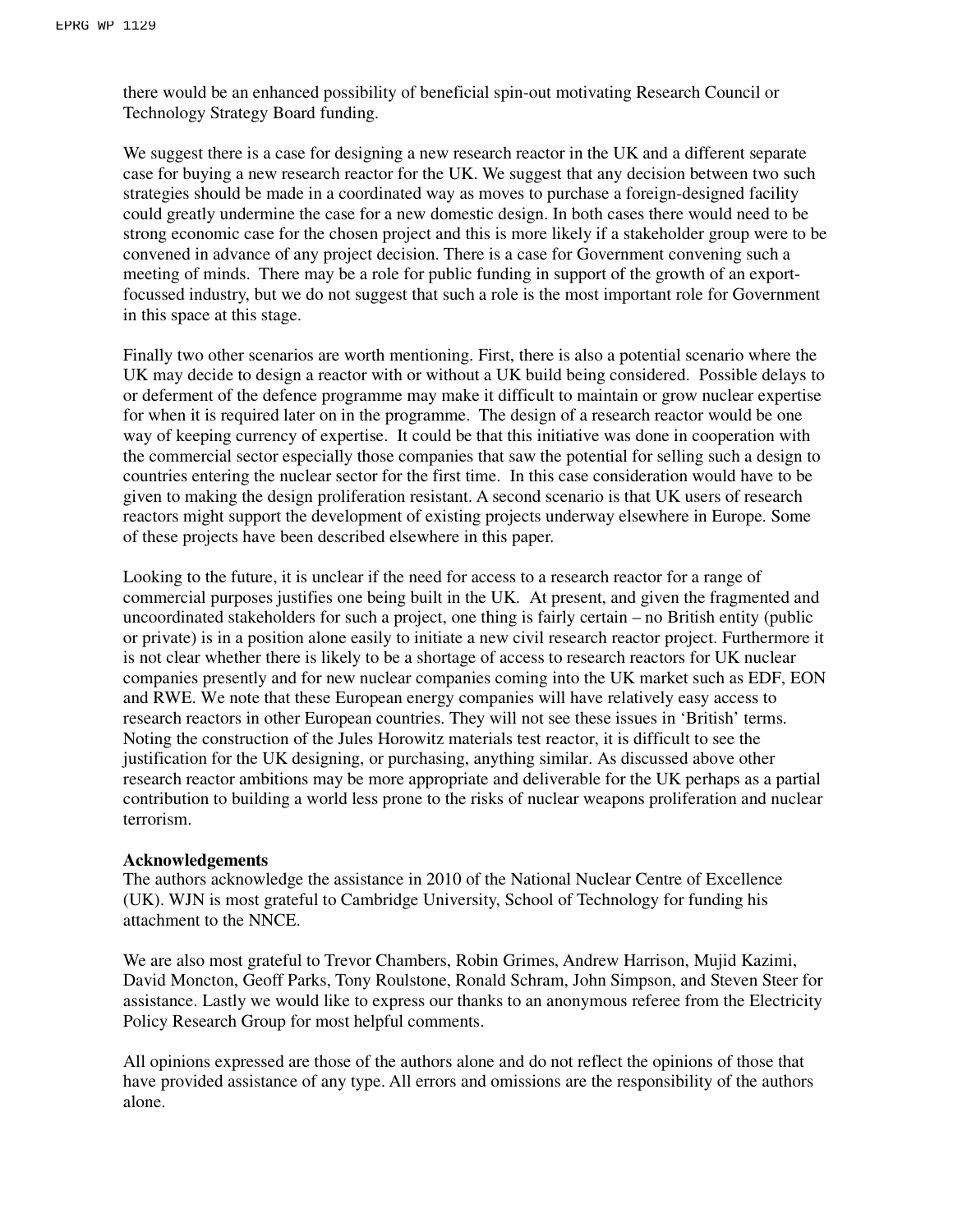| Data source WNA (footnote 1) |                 |              |                      |                   |
|------------------------------|-----------------|--------------|----------------------|-------------------|
|                              | <b>Type</b>     | Power - kW   | Enrichment<br>$\%$   | Source of<br>fuel |
| <b>Argentina</b>             | pool            | 500          | 90, now LEU          | <b>USA</b>        |
| <b>Austria</b>               | Triga           | 250          | 20-70                | <b>USA</b>        |
|                              | Argonaut        | 10           | 20-90                | <b>USA</b>        |
| <b>Belgium</b>               | tank            | 100,000      | 74-93                | <b>USA</b>        |
| Canada                       | pool            | 5,000        | 93                   | <b>USA</b>        |
|                              | Slowpoke        | 20(x3)       | 93                   | <b>USA</b>        |
| <b>Chile</b>                 | pool            | 2,000        | 90                   | France            |
|                              | pool            | 5,000        | 20-45                | <b>USA</b>        |
| China                        | Crit fast       | 0.05         | 90                   | China             |
|                              | tank            | 125,000      | 90                   | China             |
|                              | <b>MNSR</b>     | 27           | 90                   | China             |
|                              | pool            | 5000         | 90                   | China             |
|                              | <b>MNSR</b>     | $30-33(x3)$  | 90                   | China             |
| <b>Czech Rep</b>             | tank            | 10,000       | 36, now LEU          | Russia            |
|                              | pool            | 5            | 36                   | Russia            |
| <b>France</b>                | pool            | 0.1          | 90-93                | <b>USA</b>        |
|                              | Tank in         | 0.1          | $3-93$               | USA,              |
|                              | pool            |              |                      | France            |
|                              | Crit fast       | 3            | $12 - 25$            | <b>USA</b>        |
|                              | heavy<br>water  | 58,300       | 93                   | <b>USA</b>        |
|                              | pool            | 14,000       | 93                   | <b>USA</b>        |
|                              | FBR-<br>Phenix  | 563,000      | 22-28, now<br>closed | France            |
|                              | Argonaut        | 100          | 93                   | <b>USA</b>        |
|                              | homogene<br>ous | $\mathbf{1}$ | 93                   | <b>USA</b>        |
| <b>Germany</b>               | pool            | 4,000        | 45-93                | <b>USA</b>        |
|                              | heavy<br>water  | 23,000       | 80-93                | <b>USA</b>        |
|                              | pool            | 10,000       | 20-93                | <b>USA</b>        |
|                              | tank            | 0.01         | 36                   | Russia            |
| Ghana                        | <b>MNSR</b>     | 30           | 90                   | China             |
| Greece                       | pool            | 5            | 20-93                | <b>USA</b>        |
| <b>Hungary</b>               | tank            | 10,000       | 36, now LEU          | Russia            |
| <b>Israel</b>                | pool            | 5,000        | 93                   | <b>USA</b>        |
| India                        | pool            | 1000         | 93                   | UK &<br>France    |
|                              | <b>FBR</b>      | 40,000       | 55-70                | India             |

# **Appendix Research Reactors Operating With HEU in 2000**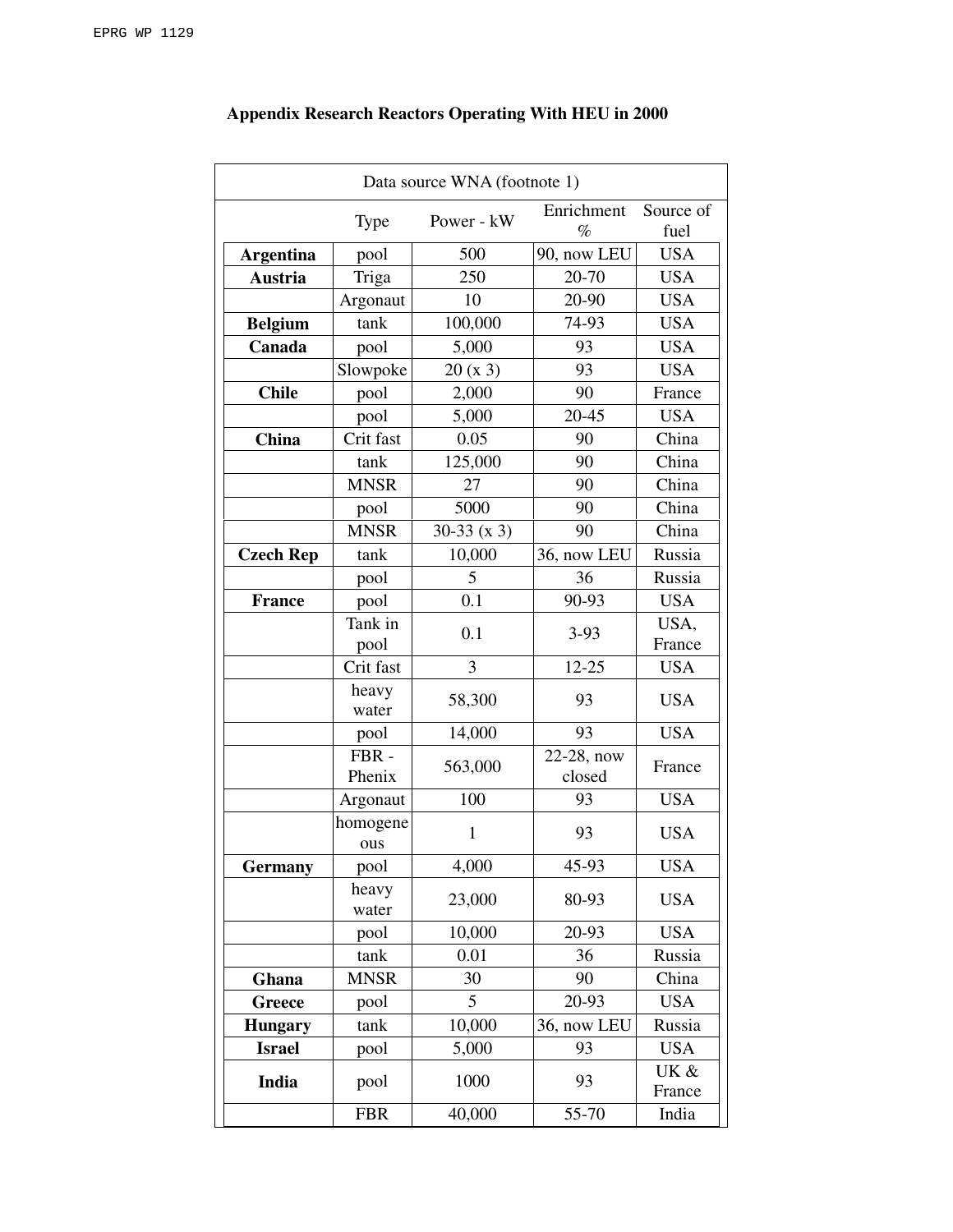| <b>Iran</b>                  | <b>MNSR</b>      | 30                                                 | 90                       | China      |
|------------------------------|------------------|----------------------------------------------------|--------------------------|------------|
| <b>Italy</b>                 | Fast             | 5                                                  | 93                       | <b>USA</b> |
|                              | source           |                                                    |                          |            |
| <b>Jamaica</b>               | Slowpoke         | 20                                                 | 93                       | <b>USA</b> |
| <b>Japan</b>                 | Argonaut         | 0.01                                               | 90                       | <b>USA</b> |
|                              | tank             | 5000                                               | 93                       | <b>USA</b> |
|                              | Crit fast        | $\overline{2}$                                     | 20-93                    | USA, UK    |
|                              | Tank             | 50,000                                             | $20 - 46$                | <b>USA</b> |
|                              | Crit<br>assembly | 0.1                                                | 45-93                    | <b>USA</b> |
| Korea<br>(DPRK)              | pool             | 8,000                                              | 36                       | Russia     |
| <b>Kazakhstan</b>            | pool             | 6,000                                              | 36                       | Russia     |
|                              | tank             | 10,000                                             | 36                       | Russia     |
|                              | tank             | 60,000                                             | 90                       | Russia     |
| Libya                        | pool             | 10,000                                             | 80, now LEU              | Russia     |
| <b>Mexico</b>                | Triga            | 1000                                               | 20-70                    | <b>USA</b> |
| <b>Netherlands</b>           | Argonaut         | 30                                                 | 90                       | <b>USA</b> |
|                              | pool             | 2000                                               | 20-93                    | <b>USA</b> |
| <b>Pakistan</b>              | <b>MNSR</b>      | 30                                                 | 90                       | China      |
| <b>Poland</b>                | pool             | 30,000                                             | 36-80                    | Russia     |
| Portugal                     | pool             | 1000                                               | 93                       | <b>USA</b> |
| Romania                      | Triga            | 14,000                                             | 20-93                    | <b>USA</b> |
| <b>Russia</b>                | various          | (39 units, 12)<br>being over 1<br>MW)              | Various                  | Russia     |
| <b>South Africa</b>          | Tank in<br>pool  | 20,000                                             | 87-93, now<br><b>LEU</b> | S.Africa   |
| <b>Sweden</b>                | pool             | 1000                                               | 93                       | <b>USA</b> |
| <b>Switzerland</b>           | homogeno<br>us   | $\overline{2}$                                     | 90                       | <b>USA</b> |
| Syria                        | <b>MNSR</b>      | 30                                                 | 90                       | China      |
| UK                           | Fast burst       | 0.5                                                | 37.5                     | UK         |
|                              | Pool             | 100                                                | 80                       | UK         |
| <b>Ukraine</b>               | tank             | 10,000                                             | 36, now LEU              | Russia     |
| <b>USA</b>                   | various          | $(22 \text{ units}, 13)$<br>being 1 MW or<br>more) | Various                  | <b>USA</b> |
| <b>Uzbekistan</b>            | tank             | 10,000                                             | 36, now LEU              | Russia     |
| <b>Vietnam</b>               | pool             | 500                                                | 36, now LEU              | Russia     |
| Yugoslavia<br>(Serbia)       | heavy<br>water   | 0.001                                              | Up to 80                 | Russia     |
| <b>Total 38</b><br>countries |                  | c 130 units                                        |                          |            |
| <b>Taiwan</b>                | pool             | 30                                                 | 93                       | <b>USA</b> |

**Table 1. Research Reactors originally with High-enriched Uranium (HEU) Fuel**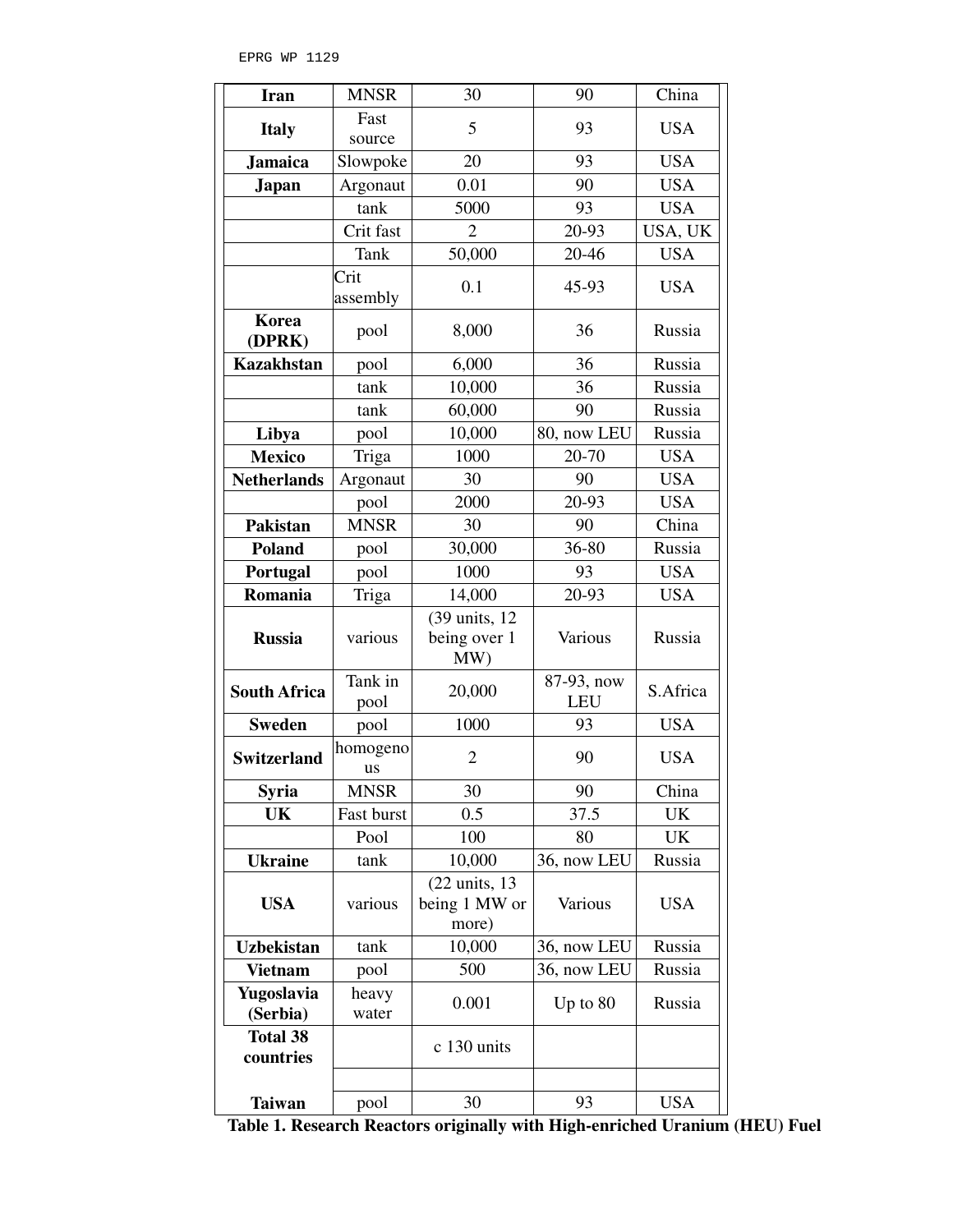# **(source: WNA)**

Note many of the reactors listed in Table 1 have since been decommissioned or converted to use LEU fuels.

# **References**

l

- 1 World Nuclear Association, http://www.world-nuclear.org/info/inf61.html updated 24 May 2010 (accessed 7 September 2010)
- 2 F Mulhauser et al. Presentation at Technology and Components of ADSR conference, Karlsruhe, Germany 15-17 March 2010..
- 3 C. Vitanza, Halden Laboratory evidence to OECD-NEA CSNI Report Safety of Research Reactors June 2010
- 4 Energy Research Partnership, nuclear fission activities: http://www.energyresearchpartnership.org.uk/tiki-index.php?page=NuclearFission (accessed 8 December 2011)
- 5 For a good discussion of the issues surround AECL's problems with MAPLE and the associated policy issues see:http://communities.canada.com/shareit/blogs/onthehill/archive/2009/06/19/scie ntists-plea-to-mps-don-t-let-maple-reactors-be-another-avro-arrow.aspx
- 6

8

Nuclear terrorism potential: Research reactors vs power reactors? George Bunn, Chaim Braun and Fritz Steinhausler, Center for International Security and Cooperation, Stanford University, available at: http://cisac.stanford.edu/publications/nuclear\_terrorism\_potential\_\_research\_react ors vs power reactors/ (accessed 7 September 2010)

- 7 2005 Non-Proliferation Treaty Review Conference website: http://www.un.org/en/conf/npt/2005/npttreaty.html, accessed September 2010
	- 2005 Non-Proliferation Treaty Review Conference Working Paper 50 (NPT/CONF.2005/WP.50) available at: http://www.nuclearfiles.org/menu/keyissues/nuclear-weapons/issues/proliferation/fuel-cycle/un\_N0535068.pdf (accessed 5 December 2011)
- 9 Reduced Enrichment for Research and Test Reactors (RERTR) Program, Argonne National Laboratory, USA: http://www.rertr.anl.gov/ (accessed September 2010)
- 10 Clive Williams, Philip Burns, Malcolm Wakerley, Isabelle Watson,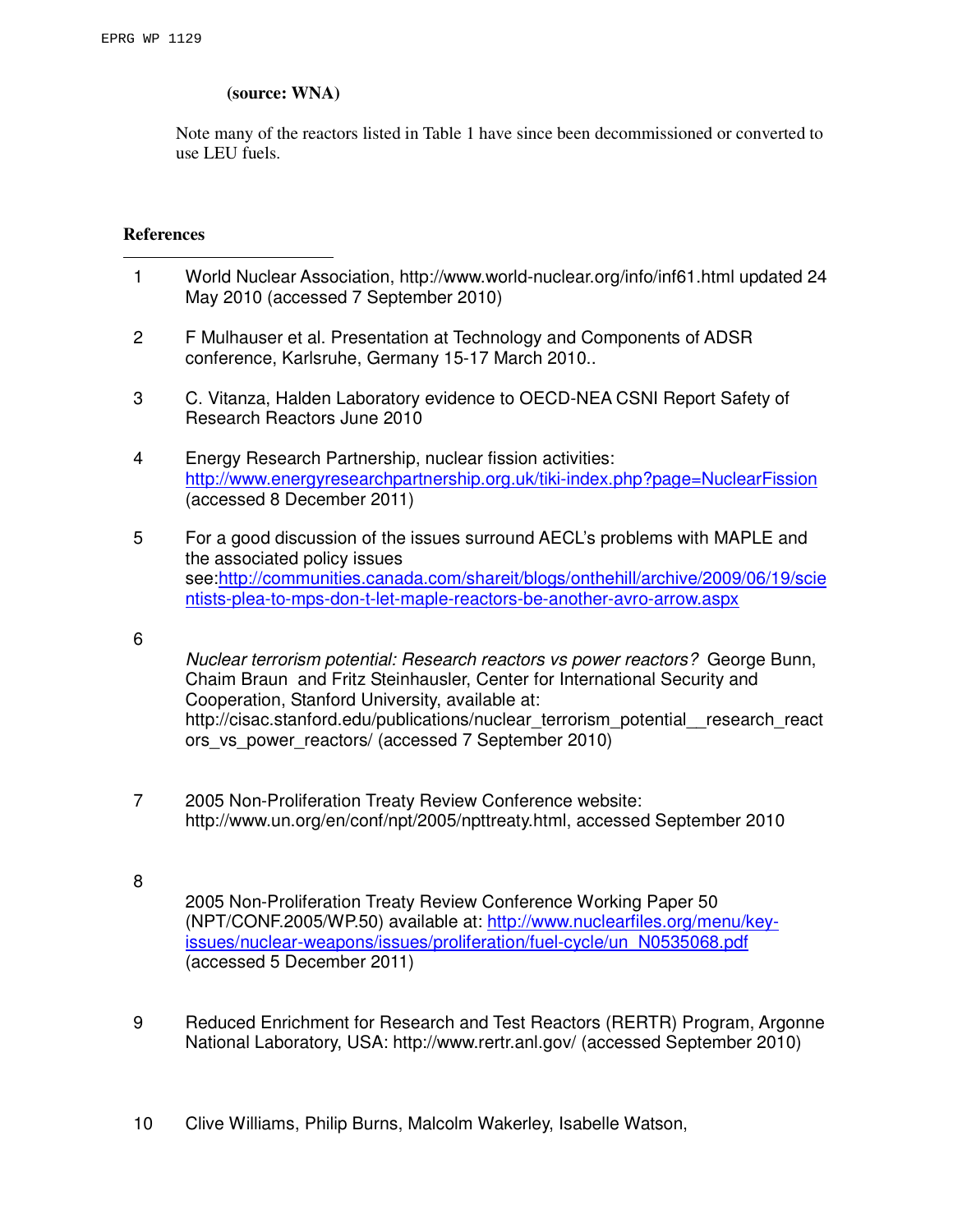l

Marianne Cook and Barry Moloney, J. Radiol. Prot. **30** (2010) pp. 175–180

- 11 Federation of American Scientists Congressional Testimony on Terrorist Nuclear Threat, Senate Committee on Foreign Relations, March 6, 2002. See: http://www.fas.org/ssp/docs/030602-kellytestimony.htm accessed September 2010
- 12 Social and Psychological Effects of Radiological Terrorism, Proceedings of the NATO Advanced Research Workshop, Bratislava 23-24 October 2006, IOS Press (2007)
- 13 According to Associated Press and as widely reported in global news media, on Friday December 2<sup>nd</sup> 2011, US Homeland Security Director Janet Napolitano specifically warned of the rise of 'lone-wolf' threats to the United States.
- 14 International Atomic Energy Agency, Nuclear Fuel Cycle & Waste Technology, http://www.iaea.org/OurWork/ST/NE/NEFW/rrg\_home.html (accessed 5 December 2011)
- 15 RERTR, Argonne National Lab, op. cit.
- 16 George Bunn, Chaim Braun and Fritz Steinhausler, Nuclear terrorism potential: Research reactors vs power reactors? Center for International Security and Cooperation, Stanford University, available at: http://cisac.stanford.edu/publications/nuclear\_terrorism\_potential\_\_research\_react ors vs power reactors/ (accessed 7 September 2010)
- 17 Gary Milhollin, Heavy Water Cheaters, Foreign Policy, Winter 1987-1988, pp. 100- 119
- 18 Adrian Levy and Catherine Scott Clark Deception: Pakistan, the United States and the Global Nuclear Weapons Conspiracy, , Atlantic Books (2007)
- 19 Paul Leventhal, CIRUS Reactor's Role in a U.S.-India Nuclear Agreement, Nuclear Control Institute, Presentation to Center for Nonproliferation Studies Washington, DC December 19, 2005 (available at: http://www.nci.org/06nci/04/CIRUS%20Reactors%20Role%20in%20a%20US-India%20Nuclear.htm) (accessed 8 September 2010)
- 20 GF Vandegrift et al. Converting Targets and Processes for Fission-Product <sup>99</sup>Mo from High- to Low-Enriched Uranium, IAEA TECODOC available on-line
- 21 SC van der Marck et al. Eur. J. Nucl. Med. Mol. Imaging (2010) **37** pp1817-1820
- 22 Centre Energie Atomique/Energies Alternatives (CEA), The Jules Horowitz Reactor, : http://www-cadarache.cea.fr/rjh/index.html (accessed 5 December 2011)
- 23 F Mulhauser et al. Presentation at Technology and Components of ADSR, Karlsruhe, Germany 15-17 March 2010